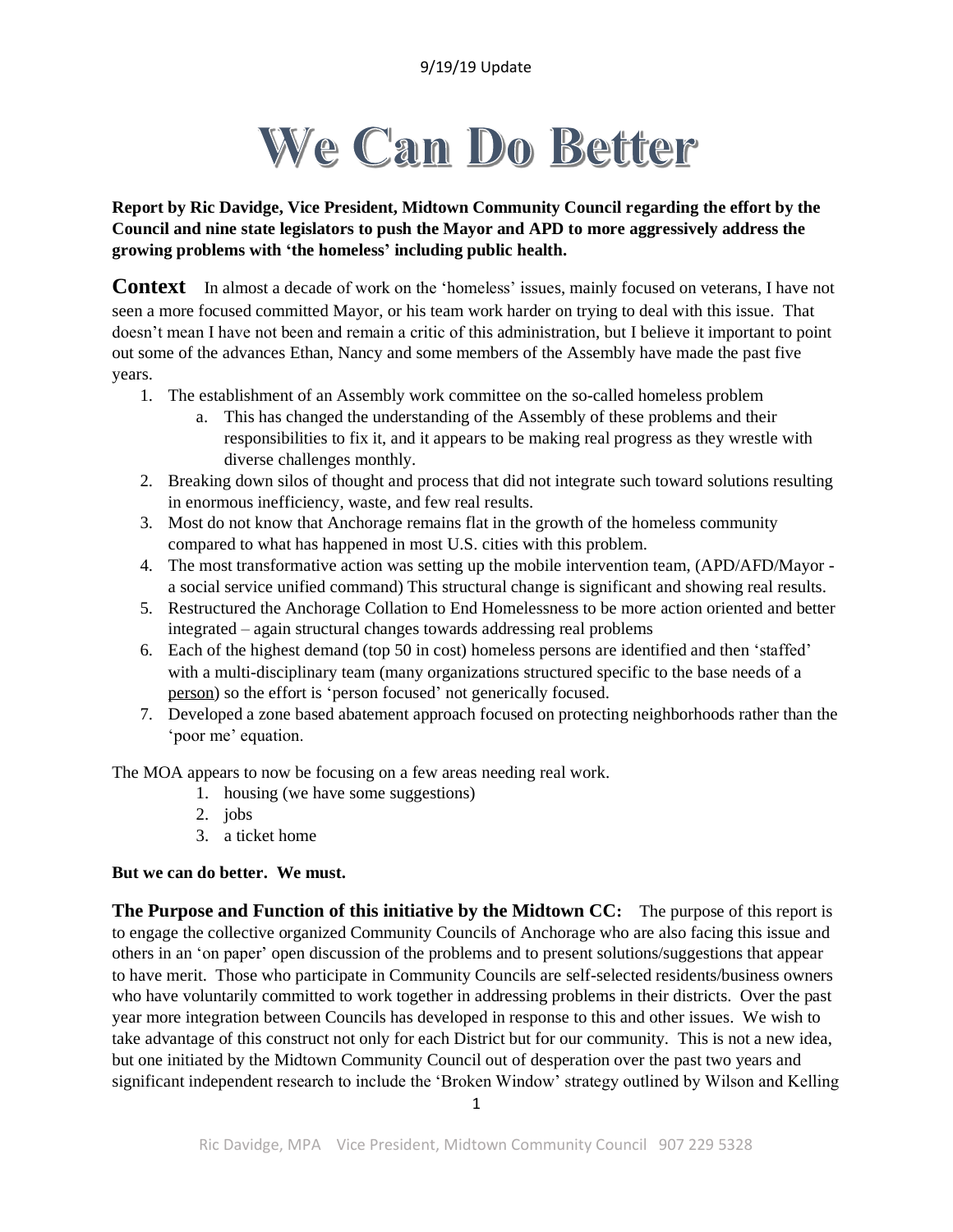over 40 years ago. It was then that the combined effort of neighborhoods in NYC brought Rudy Giuliani to power as Mayor and together they proved their ideas worked recapturing NYC - one of the greatest cities in the world. This success has now been tested by universities in America and in Europe and every time proven successful. Best short read is: '*How New York Became Safe: The Full Story'* by Kelling in the City Journal 2009. Alas now, under Mayor Bill de Blasio, NYC is again sliding into the mess it once was. This failure in leadership is a common theme in cities with this problem.

**The Problem: Governance** The Municipality of Anchorage is now into its second ten-year plan to end homelessness. According to some government officials we have over 40 nonprofits and 11 government agencies involved in ending homelessness – many now for well over 20 years. One official inside a major c3 said, no it was more like 220 nonprofits and government agencies. The Permanent Fund 'Pick, Click, and Give' campaign (totals usually over \$3Million) facilitates donations to 628 nonprofits not all of which are focused on the homeless problems. Either way, this is far out of balance with the reality of the 'need' and the lack of real success. So, if you add up all the federal, state, and local government (love to have this number) and private money and/or cost of services applied to the so called 'homeless' problem(s) just in Anchorage over the past decade the total spent must be staggering. *(FYI: I measure everything in total spend per capita. They really are the only honest comparables)*

In context the City of San Francisco spends over \$250 Million a year on their so-called homeless problem and reports little progress. Los Angles spends almost \$620 Million a year, and they also report 'little progress'. In fact, the situation in these two cities is almost unbelievable.

Maybe we should look at cities who have solved this problem. St. Petersburg, FL solved their homeless 'on the street' problem in six months. How? They provided a property to allow transitional camping with very good planning, management, etc. They approached the homeless as 'persons' not problems and structured what each needed to climb out. We have asked the city to provide us a copy of their report. A group is now trying to get the mayor of St Petersburg who championed this success to come to Anchorage and tell us their story.

**The Problem: The Homeless Industrial Complex Keep in mind that a \$150,000** annual salary for an Executive Director of a so-called nonprofit in Anchorage, is not considered excessive. On a cost per homeless person invested in, we could have provided lots of subsidized housing, although that is not THE solution, to hundreds – but we haven't. So, what is the economic/fiscal incentive to solve this problem when you have hundreds of nonprofits and dozens of government agencies 'living' off the problem. The incentives are wrong. The money went to 'managing' even enabling the homeless not 'solving' the *root* causes. Why have these combined entities not made more progress?

Remember that nonprofits don't have to pay property taxes. The reason for this, and it is long standing, is that communities realized that 'charities' as they were called then, provided services in the community at a much lower cost than government could. Wow, that has changed if you compare 'total spend' per capita today. Some of us at the Midtown CC have called on the MOA to audit all nonprofits who pay no property taxes to determine their actual economic contribution or 'value' of the services they claim to provide to Anchorage. Having spent too many hours in meetings with dozens of these organizations, this audit could be very revealing.

There is a large list of reports, studies, interviews, etc on the *Homeless Industrial Complex* on the Net if you do a Google search. Last count was about 20, then ask for *The Homeless Business* and you get lots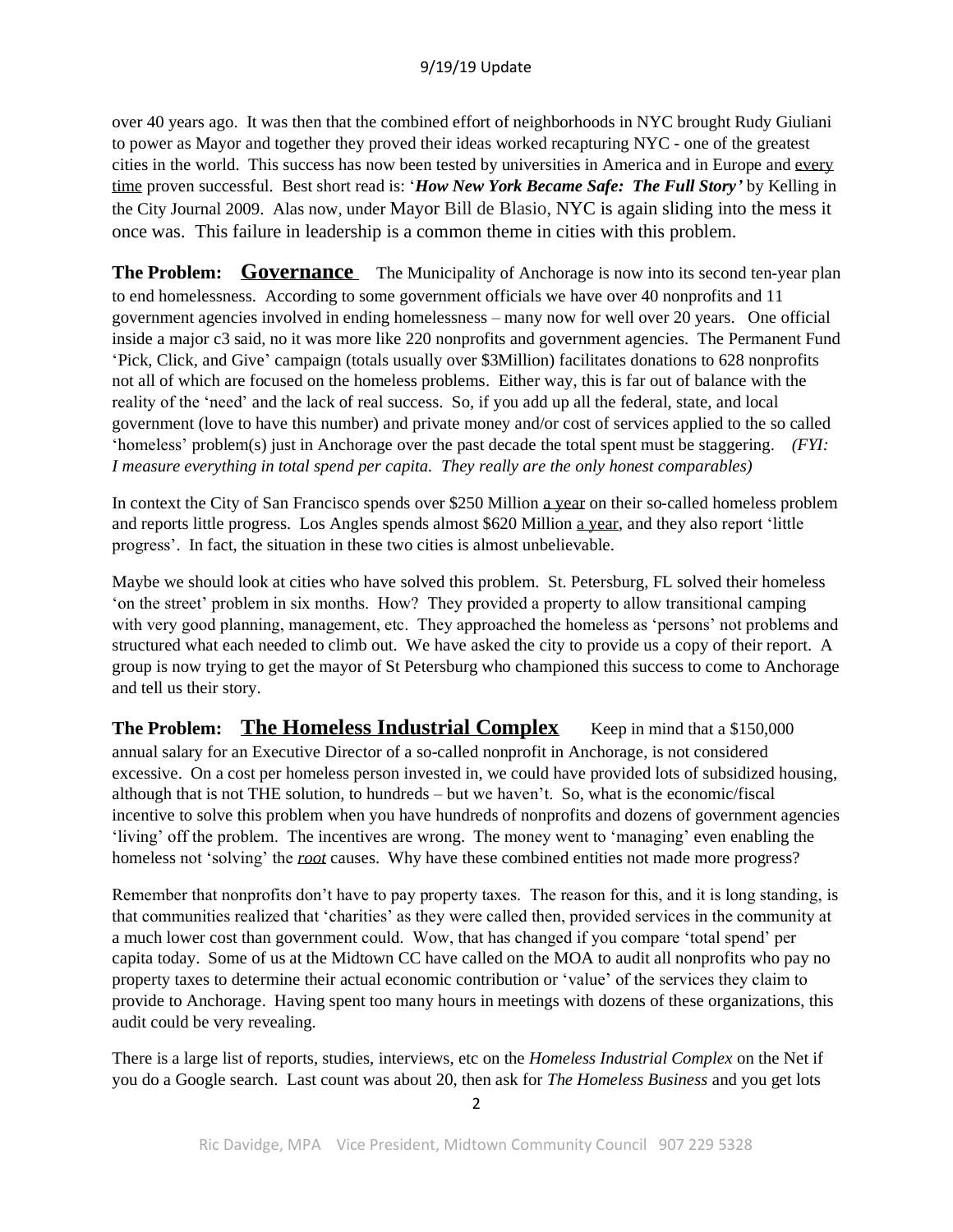more. So, is there a problem here? The only way you can determine this is to measure audited results of private/public entity spending compared to total spend per capita and persons 'served'.

Again, maybe we need to **rethink the incentives**. There is currently no **economic** incentive to 'fix' this problem. The homeless industrial complex is attempting to 'manage' the symptoms of the problem, not address the root causes there by maintaining a very good cash flow and, for some, political leverage. This is not to suggest that you don't need to address symptoms, but unless you put some effort some money into identifying and then fixing the root causes, you are just 'managing' the symptoms. There have been some significant efforts in the past 5 years that have made some changes, but the problem continues although the MOA reports the total number of 'homeless' in Anchorage remains flat – no increase for the past couple years. They claim to have stopped the growth. But in context, the population of the state and Anchorage is also shrinking, based on PFD applications alone. My intel says it is flat. Let's see how many 'visitors' show up again this October after they get their PFD and come to Anchorage - the big city – but then join the Second Ave subculture generically referred to as 'the homeless'.

**The Problem:** Who are the Homeless? One of the problems we have in this discussion is that the term 'homelessness' is inclusive of a number of groups of persons with significantly different root causes. To identify and address their root causes, you need to know and understand each group, each person and then craft specific proven strategies that fit that group's that person's root cause, if legally possible.

- Persons with mental health disabilities (many can be treated but courts have made this very difficult) read:<https://www.ncbi.nlm.nih.gov/pmc/articles/PMC3392176/>
- Persons addicted to drugs and/or alcohol both of which are symptoms not root causes
- Persons who are displaced in our western 9-5 culture without the skills to survive here
- Criminals, some organized
- Persons who will not live in any type of structured environment. "I don't want to live there, they have too many rules". This includes some who refuse to stay, even overnight, in the shelters, in the VA Domiciliary, temporary housing, permanent long-term supportive housing, etc. 'Too many rules' - they chose to be 'free' but at a significant cost to the community.

Each of these groups present different challenges that really must be crafted specific to their root cause, not just their symptoms.

The homeless includes lots of different folks with different problems in different intensities at different times in their lives and with a wide range of health issues. Are they alone or part of a family? Some who are not even homeless but find being in the homeless world enables enormous criminal opportunities and income.

## **Myth:** *The majority of the homeless in Anchorage are Alaska Natives.* **NOT TRUE!**

We have known this for many years, but for some reason this myth continues. According to all the 'counts' only about 40% of the homeless in Anchorage are Alaska Natives, and most come from villages in remote parts of Alaska, mainly the north-west coast. They came to Anchorage for many reasons, then get stuck here with little ability or reason to go home given there is often no longer any economic purpose for their home community. This is a serious statewide problem that our state government needs to address, sooner. Recreating remote community economies has been an interest of mine for decades, but no one wants to listen. If Alaska really wants to solve many of these socio-economic, public health and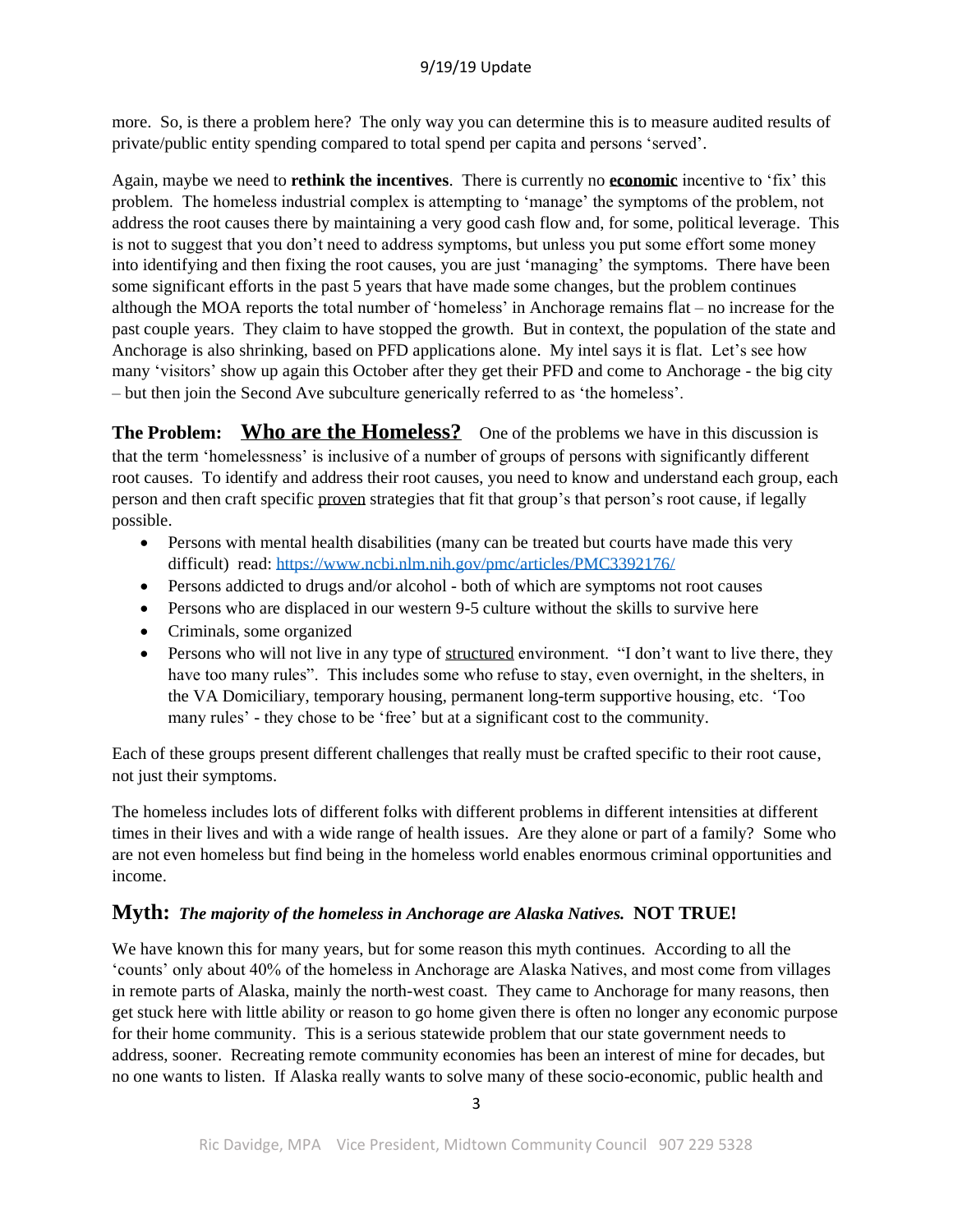suicide problems in rural Alaska, this – recreating an economic purpose for a community - is where we need to start.

The classification of persons who claim to be homeless is in part already done to some extent with the 'Point in Time Count' twice annually. We need to make this attempt at 'knowing' the 'homeless' as distinct persons and then connecting them to services that are appropriate for their root cause. Then, importantly, following up so that we can accurately measure results. We need to understand the numbers and the needs to construct comprehensive solutions. Anchorage has made some real progress here, but we must do more if we are honestly going to 'fix' this.

Assign each person to a focused effort via intervention consistent with their needs.

**Example:** Mental health disabilities (not just 'immediate' harm to self or others) but any mental health disability that keeps someone from reasonably surviving in Anchorage is such a group. Many can be treated but given the 'case law' that doesn't allow you to require anyone to take their medications even though the meds bring them back to a safer even functional reality. It really is in their best interest in surviving. This is a long and detailed complicated problem that I will mention later.

Read: <https://www.ncbi.nlm.nih.gov/pmc/articles/PMC3392176/> Even Supreme Court Judges have called for serious process and structural reforms at the federal and state levels. This reality has been with us now since the 1960's and what have we done holistically to deal with this human tragedy? Not much.

**S**ince the laws changed closing many state/private mental 'hospitals' significantly impacting persons with mental health disabilities, this period is often mentioned as the 'beginning of our national homeless problem'. Yes, hundreds of mentally disturbed persons were left on the streets as homeless and your read of the mentioned summaries will illustrate the need for comprehensive reform at the national and state levels IF we are to 'fix' this.

**The 'social program epidemic'** In the process of my research, having read almost everything published on homelessness by or to Congress, by national nonprofits, and on the Net since, and the multiple dozens of meetings I've attended local and national - this phrase comes up occasionally. The concept is that the more programs or services you provide the more demand you encourage, and you will never finish providing more and more services so long as you have 'sufficient' funds to provide them. But again, are you solving the root cause or trying to manage the symptoms? Think about housing here. I believe you can build subsidized long-term housing for the homeless in Anchorage forever and still have homeless on the street. Again, root cause, must be the target and we MUST seriously start work on several **transitional housing** locations if we are to seriously begin. Yes, we are treating the symptoms but maybe not ignoring the root causes if these are designed properly. There is much about this 'social program epidemic' on the Net. Anchorage has more nonprofits per capita than any other city in America. Wonder why? It's not always about the need, often its about the money.

**Solutions:** We have provided a list of solution suggestions that our community should openly consider and debate – towards constructive changes. We welcome all constructive ideas in this discussion. Each will be reviewed, honestly considered, and referenced in our proposed resolution and this appended report to be formally approved on September 26, 2019. Please join us at noon.

**This is a list of 'the problems' as I see them outlined with a clear statement as to what the problem is and offering functional solutions and/or suggestions.**

4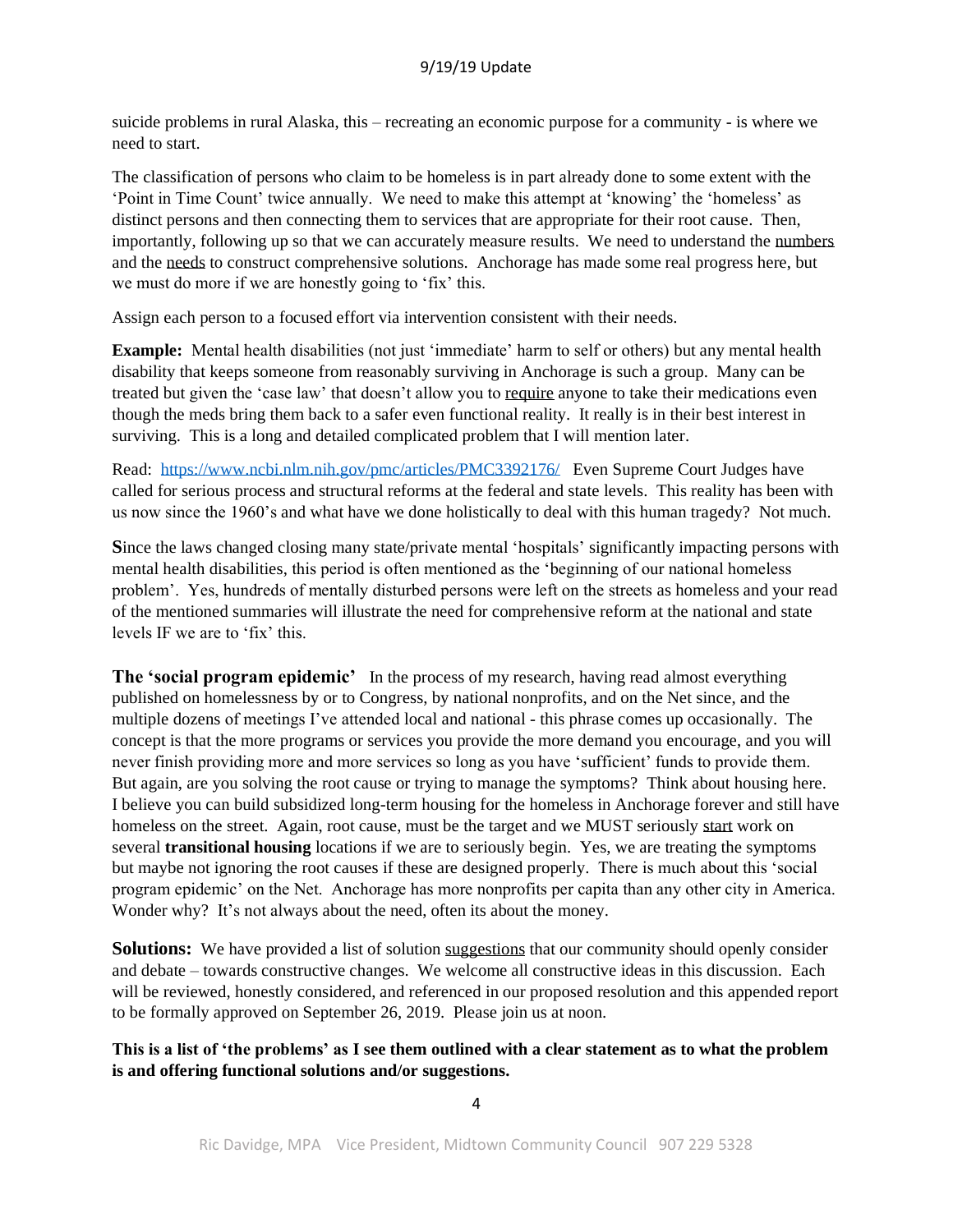## **The Problem:** Panhandling Our legal construct (case law) i.e. panhandling:

- *1. You can't stand on the sidewalk and ask for a ride, but you can stand on the sidewalk and ask for money.*
- 2. Panhandling is now 'case law' protected as a form of 'free speech' so long as it is passive (a small hand-written sign on cardboard) not actual speech/voices (could be too loud or considered threatening i.e. not considered passive to some) on the sidewalk. A host of court decisions in a wide variety of situations around the country make this now clear. The Ninth Circuit has the most impact on Anchorage. This needs to be appealed.
- 3. We allow panhandling, but we don't allow people in vehicles to hand them money and we don't allow the panhandler to take money from a vehicle. That is against the law. The concern is public safety.
- 4. We also don't allow a person in a vehicle to get out of that vehicle, when on a street, and walk up to a panhandler who stays on the sidewalk and hand them money. The concern is again unsafe vehicle/public safety issues.
- 5. We also don't allow 'solicitation' within the ROW or roads i.e. the MOA ROW **by anyone else** accept the firepersons once a year to 'fill the boot'**.**

**Example:** Placement of For Sale signs for homes and businesses. They can only be on private property, and although the area between a sidewalk and the curb (which can include a 'parkway') is 'owned' by the home or business owner and is taxed by the MOA as the property of that owner, they cannot put a sign in the MOA ROW – it must be behind the ROW usually behind the sidewalk. If you put a sign up within the MOA ROW it will be removed without notice by the MOA and/or the state if adjacent to state roads/highways. If you continue to do this, you 'may' be cited for violations. Again, putting a sign (passive soliciting) on your property that you pay taxes on but is within the MOA ROW is illegal. So, **you are denied your right to free speech on your property that you purchased and pay taxes on, but panhandlers are not so restricted**.

6. Generally, the police do not ticket persons who violate these laws – regardless of the public safety concern and the fact that panhandlers will not often pay these fines or appear in court to address them. APD did advise in our first meeting that in 2019 they have issued more citations for panhandling related violations than ever before, most to those who give. But if the citation is not paid, it is then another violation of law. We constantly hear that 'we need more data'. If you don't cite someone as 'required' by law, you can't initiate or build a data base, can you?

So, we have a legal construct that allows passive 'free speech' to panhandlers but they can't be handed anything/money from a motorist while that vehicle is in traffic. *So, we in fact encourage/enable the 'ask' but do not allow the 'get'*. Also note that there are now food trucks that 'service' the panhandlers with free prepared food in a bag handed directly to the panhandler out of the drivers' window in the street. I have witnessed this several times at intersections in Midtown. Again, this 'transaction' is a violation of law. Wonder if they ever get cited?

**Solution: We either need a new legal construct or easier/more creative governance Suggestion:** Let's say that APD forms a two-person team to monitor panhandling in those intersections (we are providing APD with a map illustrating those in the Midtown District and suggest every Council do the same monthly) that are of highest concern. No, they are not in uniform with lights flashing, but a little more discreet. Whenever someone offers the panhandler money requiring the panhandler to step off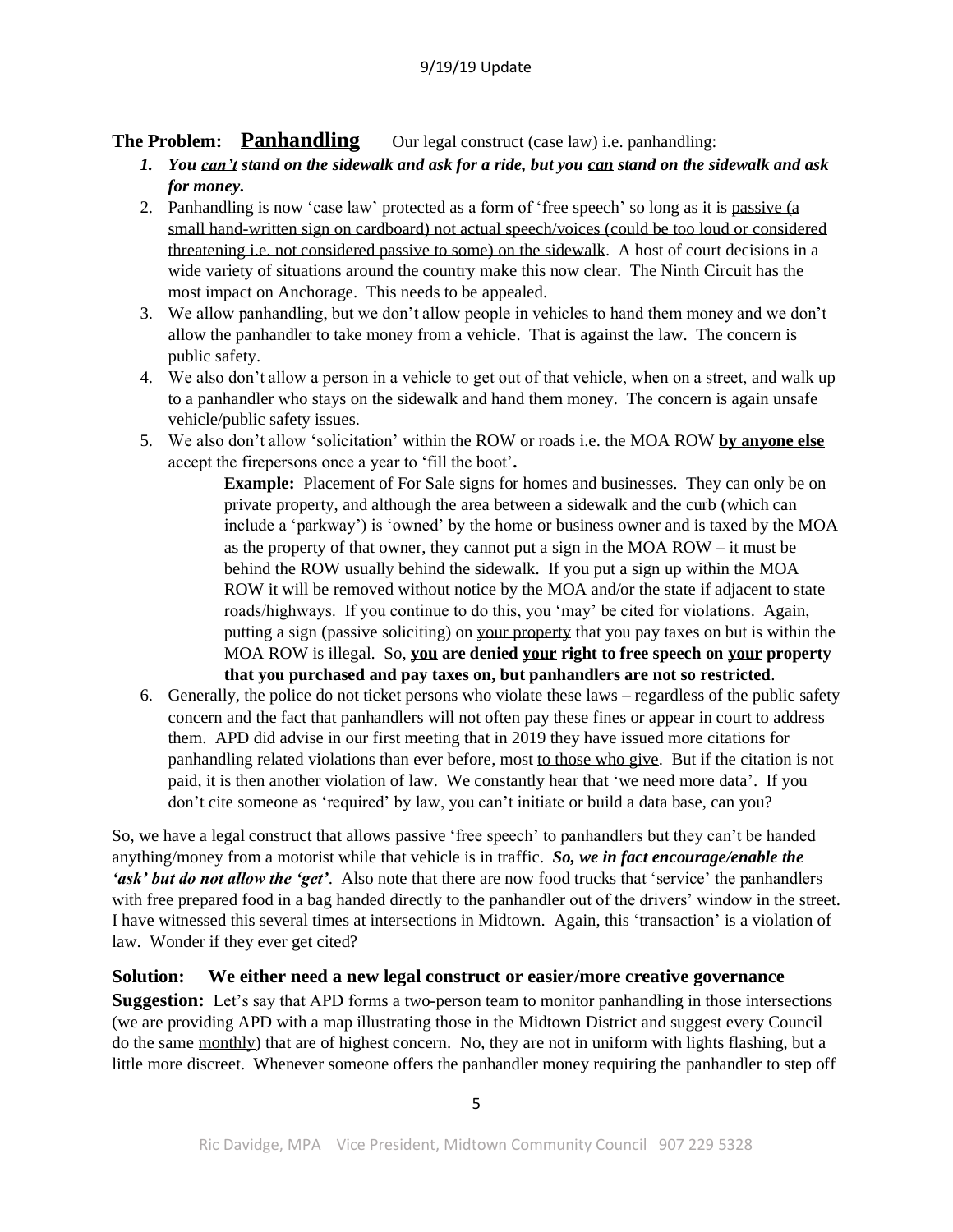the sidewalk and likely into the street, the driver is stopped by APD and cited with a fine of, we suggest, \$100. This fine should then be doubled each time they get caught up to \$400 and then a court appearance should be required, and the fine is then \$1,000 and a full day's class on road safety. These fines should be tracked to show the 'offset' of cost/income for APD and other services.

Obviously, this will require some time/cost, but not that much against the value of the results. Panhandlers are generally not at 'their' intersections all day. They are there when the traffic is enough to provide an income. And, yes, we know that if people didn't give them money they wouldn't be there and if the trucks don't give them sacked lunch, they wouldn't be there either. Now, if you rotate the APD team's targeting different days and intersections, it will become known that these are not good intersections to get money. They will move to new intersections and then you do it again. Eventually, if they are not collecting sufficient income, they will find new ways to make money. How about a part time job? When we designed VetVillageAK we asked and got written commitments for up to 150 jobs a year committed – we asked for jobs not money.

If you look at the intersections with the panhandlers who are 'making money' there are lots of opportunities for the MOA to post a sign advising drivers -Fine for giving money to panhandlers from your car. I know, simple – but I suspect effective and not that expensive against results. As that driver is reaching into their pocket for change or a bill, they see the sign and realize the risk they are taking. The signage will have an effect. Why not at least try this?

The point is that over time it becomes generally known in Midtown that you might get caught if you 'give' and must pay a fine starting at \$100. So, is it worth it for a moment of 'feel good' about yourself? Add some solid media marketing on this initiative with the signage and you will further reduce the 'give' and thus the 'ask'. You have not interfered with the panhandler's right to passive free speech, but you have made it not very rewarding – in selected intersections. The Midtown District has five such intersections.

This is just one suggestion/idea of what our governance and law enforcement could do. APD advised in our meeting that they have issued more 'give' citations in the first six months of 2019 than ever in the past. We certainly want to encourage this effort, but we can do better.

# **General Observations - Midtown Community Council meetings past year plus**

## **The Problem: Disorder/Lawlessness Some laws are just not being enforced**

Every month, over the past 24+ months, the Midtown Community Council has heard from independent business owners, building managers, homeowners, property owners, store employees, etc. that when they call for APD assistance for what they describe as 'obvious' crimes (trespass, assault, open use of illegal drugs, theft, etc), it takes forever to get a response and often, upon arrival, the police officer says they can't do anything because the MOA prosecutors, or the mayor's office, or someone has instructed *- "we have been told not to enforce these laws"*. This is the beginning of lawlessness which is *the most common denominator in every city in America that has a massive homeless*, drug/alcohol abuse/addiction, crime, and growing frightening public health problem. *It all starts with lawlessness or the perception there of.* What we might call 'soft on crime'.

[Go on the Net and watch all the documentaries on San Diego, L.A., San Francisco, Seattle, etc. They tell essentially the same story. Best is *Seattle is Dying* because of its in-depth confidential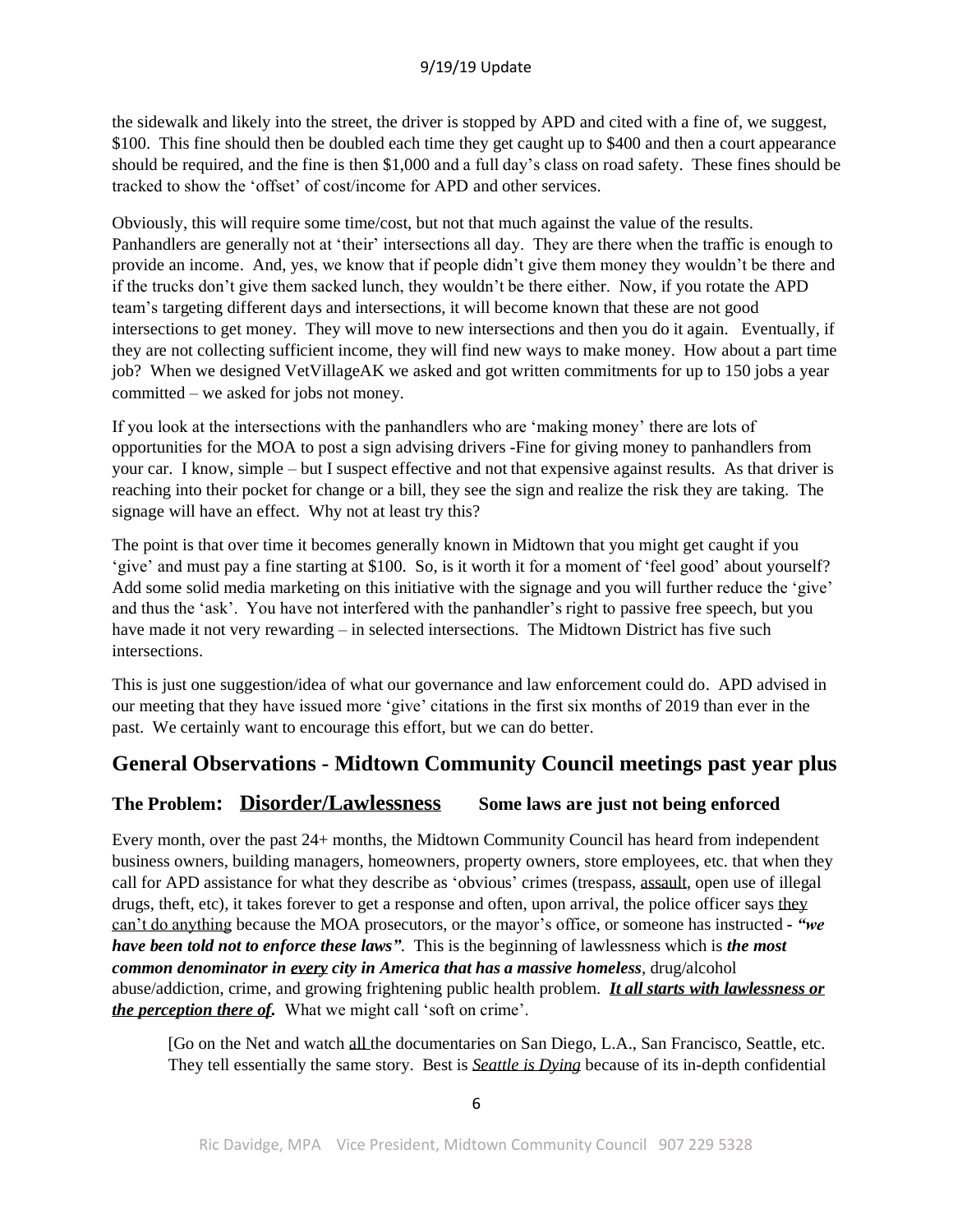survey of police officers. There is a new one on **Anchorage** that I recommend at alaskalandmine.com. They will be at our August Midtown CC meeting.]

From our point of view, what this means is that law enforcement (APD officers, prosecutors, MOA Admin) has decided that some laws (of less concern when violated) are not going to be enforced. This category of law is thus no longer relevant within our legal construct, so they effectively don't exist. If you pass a law and refuse to enforce it, that law does not exist, or there is 'contempt of the law'.

The APD has advised that this 'understanding' is not quite correct. The officer has the 'discretion' to apply the law or not. What is the training for officers on their use of discretion? We understand the concept, just not sure of the application based on the long list of statements made at our Council meetings.

Let me point out that APD says this 'refusal to enforce' cannot be true. They specifically ask, and so we have informed those who attend the Midtown CC and others, that if a police officer tells you they have been instructed not to enforce the law, **APD wants that reported** ASAP to dispatch. Most police have business cards, so get their card and then report. If you don't want to do it yourself, ask your Community Council to do it.

The problem we have is that these stories are almost always the same and from what we can figure most of these persons who bring such complaints to the Council do not even know each other. It is just not probable that they are coordinating their stories, it is far more likely they are true – at least to some extent. It will be the policy of the Midtown CC to advise anyone who reports such conversations with officers to report it immediately to the APD dispatcher. Name, badge number, date, time, location.

At one Council meeting a man told the story of calling APD for help due to several people trespassing on his private property even though there was a fence, locked gate, and the appropriate signage. When the two officers arrived and investigated, they prepared to issue trespassing citations, but one officer decided to call his supervisor about the circumstances because one of the trespassers was a 'public person'. When he hung up, he informed the property owner that he had been told not to issue any citations. This property owner is well known in that community and well respected and asked, "So, what do you do then? These people are illegally on my property and I'm legally and financially responsible if anyone of them gets hurt. You don't think this impacts my general liability insurance?"

Another rental business owner told of discovering a 'gang' had moved into one of his rental properties. He approached and told them to get out. A member of the gang hit him in the face, he fell back and left the property and called the APD. When the officer showed up, the owner was told that since there was no blood on his face, the officer could not verify the assault. When the owner showed the officer a large quantity of what appeared to be new bicycles in the back yard, the officer said he could do nothing as they may have been found rather than stolen. (this was just days after the robbery of the bicycle store in ANC) The officer also advised that he could do nothing about the trespass as the gang is legally considered to be 'squatters' and the owner would have to file in court for an eviction – a process that would take months and cost the owner. By the time the owner finally got his property back it had been purposefully demolished from the inside out, so he chose to tear it down and rebuild. The problem is lawlessness.

**Solutions:** Call APD dispatch and REPORT what the officer has told you. Get name and badge number if possible – but ALWAYS report. Give them a couple days and then call dispatch (907-786-8900) and ask for a written statement of what APD has done in response to your report. Then bring it to your next Council meeting and report so that the Council is aware and can also follow up.

7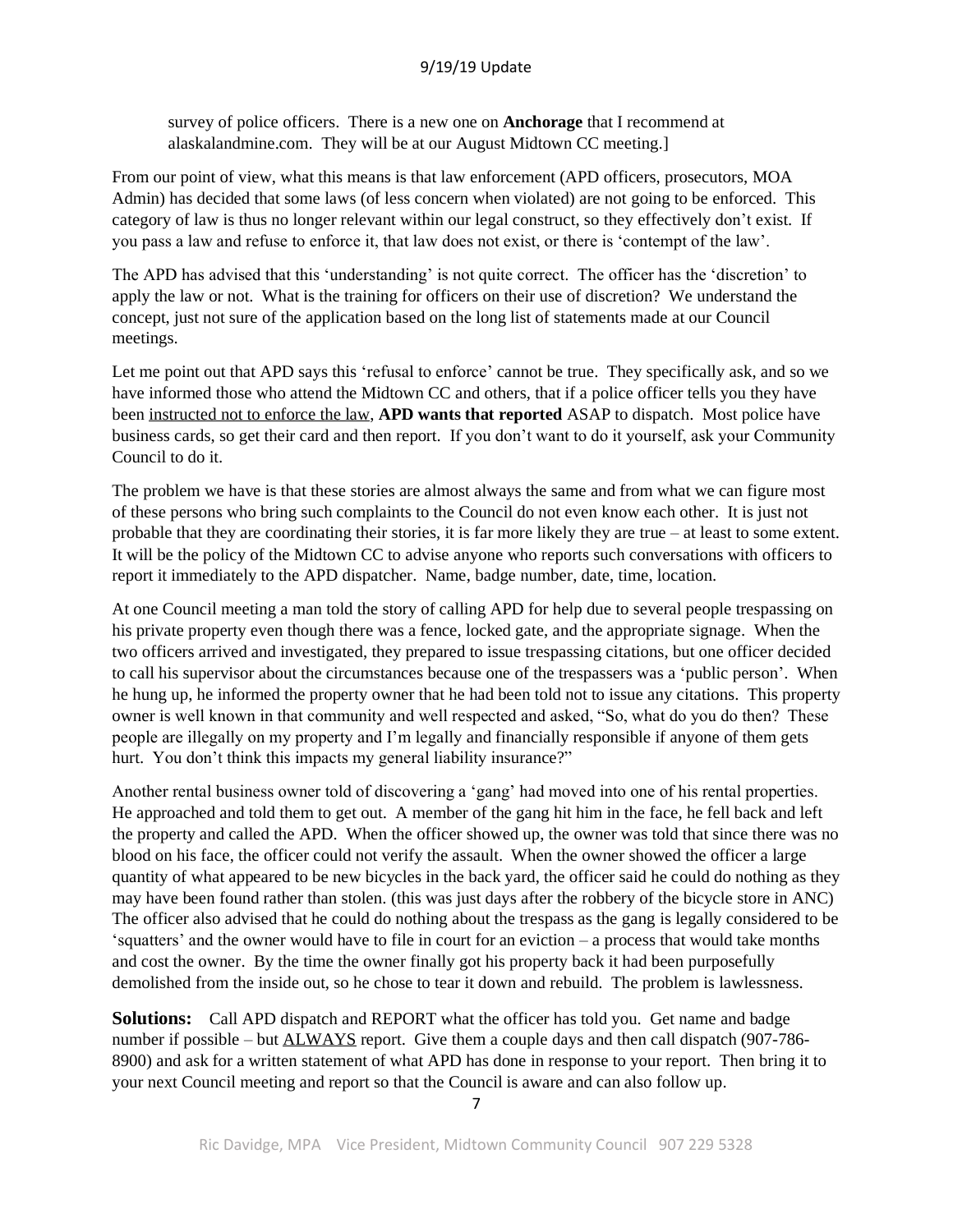But, given where we are at this point- given the number of stories we have heard from independent individuals in our district, the Midtown Council has asked our Assembly Representative for a list of the MOA laws that are apparently no longer 'enforced' allowing 'discretion' and under who's authority they have been 'set aside' from their intended application although formally passed by the Assembly and signed by a mayor. Our Assembly person has advised that: "It's not that APD has been told not to enforce laws. She provided a list of potential violations, generally citation offenses, that APD may in its discretion choose to issue." This is consistent with what APD has said, but it is *critical that you report* and follow up. Based on many of the stories we have heard at Council meetings, the use of discretion by a police officer certainly didn't look like it was the correct choice. We will continue to monitor – but it is essential that you report such events if we are going to make any progress – and share them at your Council meetings.

We will continue our cooperation with the Anchorage Police Department to discuss our concerns and request answers to our questions and report complaints. Our first such meeting was very helpful, and we plan to continue these meetings. It is also critical that the assigned police officers to each of our districts attends our meetings so that they can report to their superiors what we are hearing on this and other subjects. We are delighted to report that two officers showed up to our August meeting and the discussion was very productive for both our members and the officers. In addition, while attending the Campbell Creek CC three officers showed up and engaged with the community – again very productive. These monthly interactions must continue and help mold a 'sense of team' and trust between citizens in Council Districts and the APD.

We are fully aware that these laws are not 'arrest' laws, only 'citation' laws. We understand that, but you can't build an administrative record or data base of violations of law or any sense of cost if you don't even issue a citation, so you can begin to 'measure' the size/scale/cost of illegal realities here. For years we have heard the mantra that 'we need more data'. In this case, the citation and its appended report is where data begins. In addition, if the citation is not paid, then you have a further law violation that can require a court appearance – more data. Why not? Our courts are just too busy? This is where we suspect the MOA prosecutors complain. NYC is a good case study of how important the enforcement of the 'little' laws is to the culture and civil order of a community. That single decision started a revolution on the streets of NYC and moved them back to sanity. I have personally experienced this change while serving with the Reagan Administration and then later as a private visitor almost every year.

#### Look it up: *How New York Became Safe: The Full Story/Restoring Order in NYC* https://www.cityjournal.org/html/how-new-york-became-safe-full-story-13197.html

And, does this **have to be** a state responsibility? In Anchorage, maybe at least a part of it as the MOA has become the chosen center of homelessness in Alaska with most arriving from outside of Anchorage – and no, not just from the bush – from all over the nation and some from outside of our country. We have worked with several who got 'taken' by the old North Slope job scam on the Net only to find that the job was not real and then were stuck here without adequate funds to get home. Again, 'would you like to go home?' has been a very good and most efficient tool here.

**Solution:** One of the suggestions I have heard while attending other Council meetings looking at this report and at the Midtown Council DRAFT Resolution and how they want to 'take action', is the suggestion to APD that officers *walk through the camps often* – at least once a week. Ask to see IDs and engage with those in the camp. Look for evidence of drugs, crime, public health concerns. and report.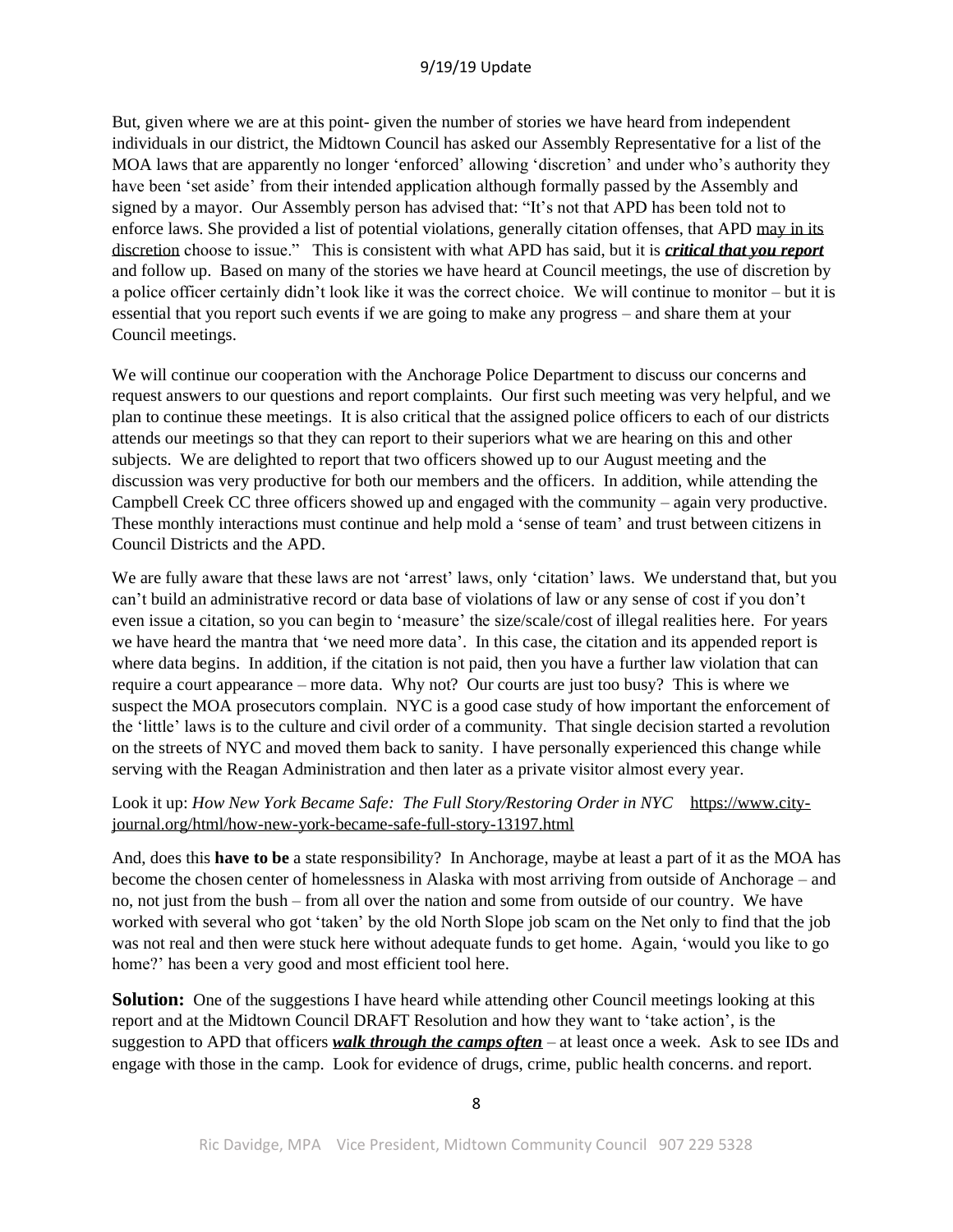We agree and think APD should consider this 'tool' as soon as possible. Yes, public safety has priority, but if you can see something coming it just might be more effective then responding 'after the crime'.

**NOTE:** When I began trying to understand the homeless problems in Anchorage, it quickly became clear to me that what I was being told, was not the whole truth. Not that I was being lied to, but I was not being given all the facts or their critical context. Of specific concern was the St Francis shelter. To address this, I paid a homeless veteran to remain in the shelter. He had been there for a couple weeks already and was very observant and capable of this mission. He would call me daily if something had developed at the shelter and share his observations. He is now working out of town in his skill area and very happy. The path to getting him there was long, difficult, but eventually successful. But the insight he provided, almost daily, to life in the shelter, was priceless.

What I learned was that drugs and alcohol were readily available **on the property** for a price every am. I also learned about the organization of women/girls and boys for prostitution. When I reported this to APD I was told they didn't have the manpower but were aware of it. Further, I personally witnessed the extraordinary impact that bed bugs can have on people in the shelter as I watched a man remove his long sleeve shirt and saw most of his skin come off his arms due to bed bug bites, infections, etc. I took him immediately to the hospital and got all his bites and infected scares treated, arms, legs, and waist. When I reported this to the nonprofit responsible of the management of the shelter, I was told that they didn't have bed bugs. They had traps out. When I asked a professional exterminator I know, who deals with just this bug, he advised that the traps don't work. Wonder who paid for them?

I bring this up to expose the need of our municipal officials to learn from within the shelter culture but also to point out that this too is 'lawless'. Human beings being harmed by incompetent management paid by so called nonprofits underwritten/grants by government agencies is a crime against persons and the people of Anchorage.

## **The Problem: Public Health The significant contamination of the rivers and streams, as well as public places in Anchorage, may be causing deadly communicable illnesses that can spread quickly across Anchorage and even Alaska**

Most are unaware of the growing surface and subsurface contamination of the natural waters, streams, and creeks in Anchorage. This has been monitored for many years but lately an initiative to better identify contamination sources using DNA in areas was started. This group has already discovered that the areas of water contamination are NOT coming from livestock sites as those properties are generally well managed. **NOTE:** We were recently informed by our Assembly representative that the MOA does not have an organizational construct through which it can address these immediate threats to public health.

**Solution:** The Midtown Community Council is coordinating with other CCs and the ongoing research of our surface water sources to help identify specific source locations, many believe in proximity to illegal camps, that are not only disposing human waste in the streams but also drugs and drug related vessels that sink into the sand/mud at the bottom of our streams. After reading some of this intel I would not let my dog enter these waters and if she did, I'd take her home and wash her and then take a shower.

We will work closely with this initiative with specific concern of those water sources in our District but only as a part of the larger research. This cooperation will enable the larger group to report directly to the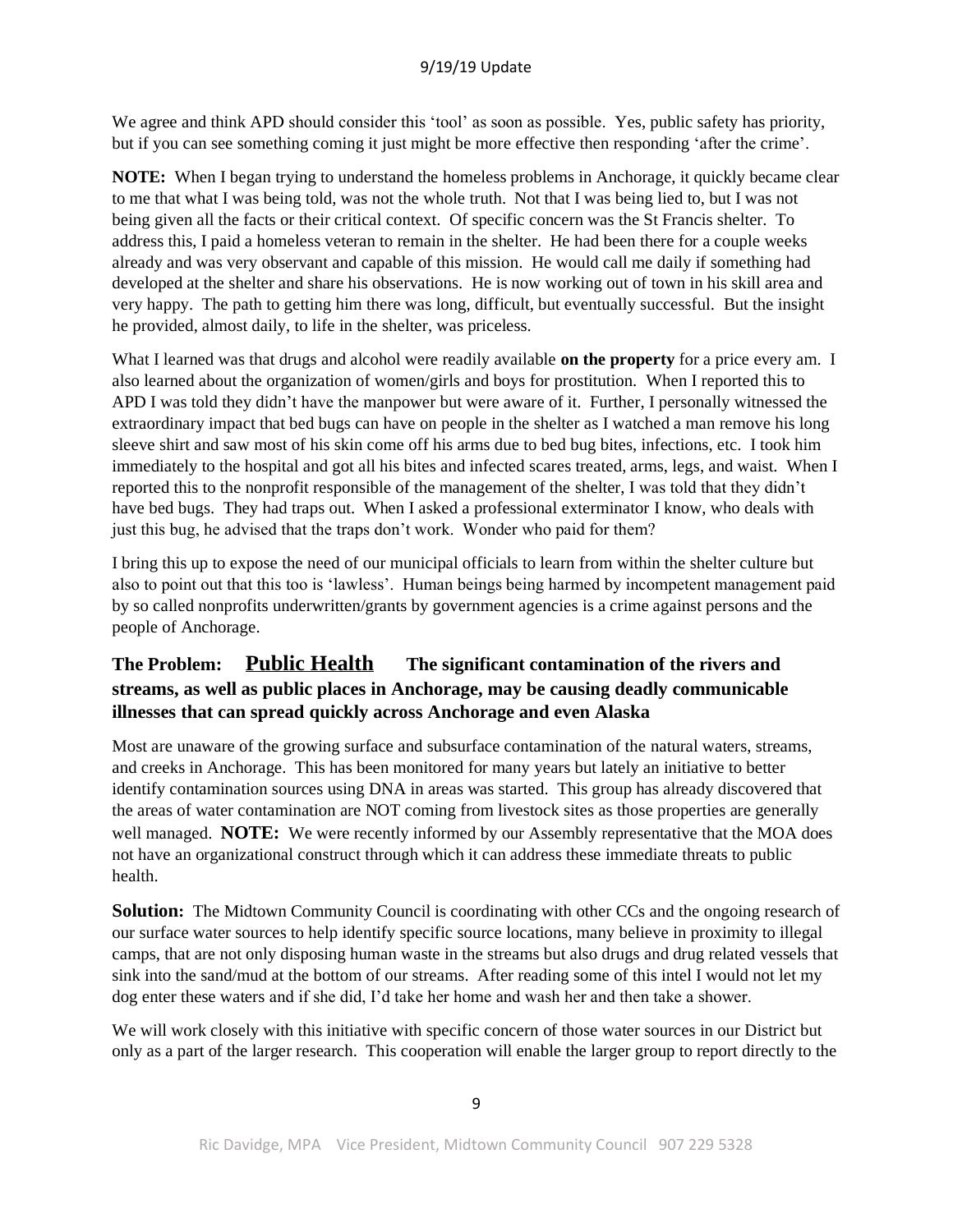Council on any discoveries that impact the Midtown CC district businesses, residents and their children, and pets.

The current level of fecal coli contamination alone in some areas is cause for a public health alert. Most of these sites are already 'classified' and unusable, but we still see people and their pets in these waters, boating through them, and even drinking.

**Solution:** The MOA must make this a high public health concern and establish a multi-agency governance team with the CDC and the state to monitor and address this growing public health threat. AS a part of this initiative the MOA should strongly support this research and include it in any of its surface water management programs.

**Solution:** In addition to the water contamination issue is the general human waste and drugs or needles left on public properties in the MOA. This too is a public health concern. Building managers who regularly attend the Council report that they must now hire specialty crews to handle cleanup. One building manager recently reported that human waste was spread on the outside wall of their building (very prominent in Midtown) and lite on fire. Other building managers' report constant urination through locked doors and/or human waste at or on the front door. This is obviously a 'statement' of some sort and not just a personal disposal issue. If we had public toilets maybe this would stop, but it just doesn't seem to be the only cause. There is an apparent anger here that needs to be investigated and understood. Are they angry at the building owners/tenants because they, the homeless, are not allowed to us its toilets whenever they want? We recommend that any such activity be reported to the Anchorage Police Department so that no less than a data source is created allowing tracking of these behaviors and the places and levels of concern. It is also important that each building manager or their private security report these incidents to the police for record. We also recommend that a camera be placed so that the faces, date, time of these actions can be gathered helping inform both private security and APD. Again, a sign pointing out "you are being videotaped" could be a deterrent.

**Caution:** Most Alaskan's are unaware that the homeless sidewalk encampments in L.A. have given rebirth to over 150 confirmed cases of Typhus carried by rats and flees. Essentially, from a public health standpoint, LA have regressed a hundred years into the slums of old Europe. Do we have rats or other vermin in Anchorage? In Alaska? Yes, of course we do, and you can find them along streams and in encampments all around town. Maybe the MOA needs to hire an exterminator as part of their illegal camp cleanups.

Anchorage's residents are also unaware that Anchorage had two confirmed cases of Typhoid Fever, a deadly communicable disease, in Anchorage last year. Their specific cause (generally contact with someone who has the bacteria, it can also come from contaminated water) and source are not known, but this should give the MOA enough notice to begin getting serious about the contamination of our natural freshwaters.

## **The Problem: The Environmental impact of contamination of our stormwater and the dangerous collective discharge of both contaminated 'freshwater,' stormwater (which is contaminated), and 'treated' sewage into the inlet**

This is a huge problem and one that the MOA has finally seriously begun looking at. The MOA has a total discharge permit from the EPA/DEC that if violated could cost the MOA billions and require immediate action or more fines. Hello property owners who underwrite our municipal government.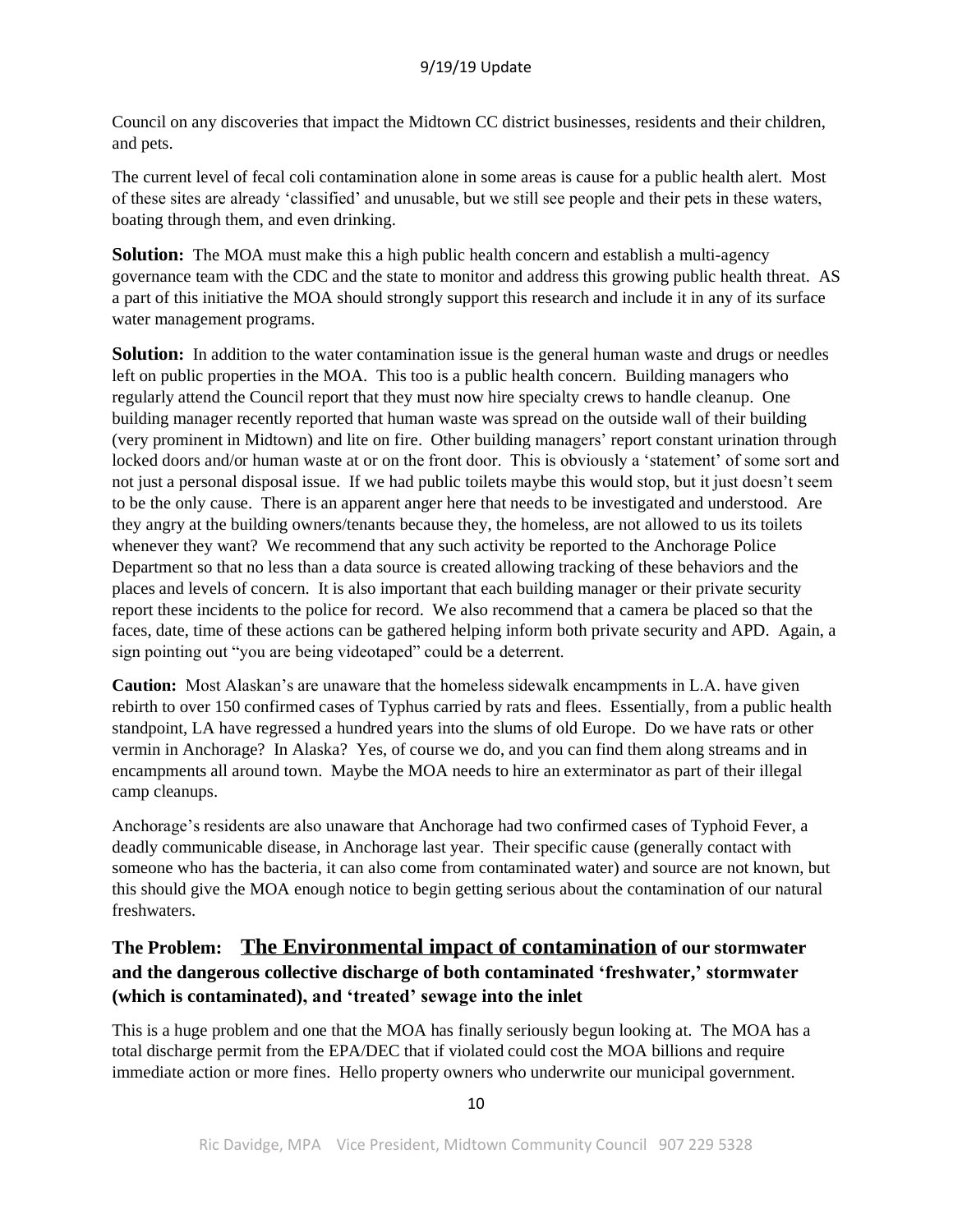Think about the environmental impact of just the illegal drug devices (that leak) in our stormwater and the impact on fish, wildlife, the belugas, etc. When stacked on top of the massive MOA sewer discharges, also under a very liberal/exception permit from the EPA/DEC that puts millions of gallons of 'treated' sewage full of pharmaceuticals, micro plastics, etc. into the inlet, is there any real surprise that the belugas, our salmon and other species are having problems?

**The Problem Housing:** The 9th Circuit Court of Appeals found that *government cannot criminalize homeless people for surviving in public without providing alternative places or shelter*. Shelter is defined as: 'a place giving temporary protection from bad weather or danger.' This is a key legal point in the struggle of communities to address the 'homeless' problem. It comes in two parts:

#### **1. Temporary or transitional supportive housing/shelter**

The MOA has refused to 'invest' in any temporary housing or shelter. As a result, again within the  $9<sub>th</sub> Circuit ruling - we do not have 'alternative places for them to go'. Because we do not$ have 'shelter' for them we cannot force them off public property. There are several options that have been presented to the MOA, but none have been seriously considered to date. The only one endorsed by the Assembly is the VetVillageAK project presented by the Alaska Veterans Foundation, Inc. This is a small cabin 'village' in the woods that starts with 25 cabins and a Veterans Service Officer to help with services. This is shelter - both temporary/transitional housing and long-term supportive housing for homeless veterans and families depending on the need of the veteran and/or their family. BUT – **you must work** to live in this village.

Anchorage needs to look at other sites across America and design options for 'temporary' shelter(s). (more on this later)

## **2. Long term/permanent supportive housing/shelter**

Yes, we need more low income/cost "housing", but (let's be honest in the use of the term 'low income housing' when what we honestly need to call it is '**government subsidized housing'** because that is what it is and that better reflects public (federal, state, local) spending through the homeless industrial complex. The private sector cannot afford to provide so called permanent 'low income housing' because their cost (40% of the cost of a new home in a new subdivision in the MOA is directly caused by MOA regulations, delay, and uncertainty – and it has very little to do with 'health and safety') In most cases, long term supportive housing for the homeless is a very good dependable income source for the owner(s), most often nonprofits because what is not paid by the tenant (not more than 30% of their income whatever it may be) is paid by government which covers, with a minimum 15%+ administrative margin, the cost of this housing - so long as the government subsidies exist. We do need more low-income housing – but we also immediately need transitional housing and we need jobs of various types.

The point is that if folks have money, they most often find shelter. This is most obvious in the month of October after receipt of the PFD. **So, lets enable work.** Work can be defined, for example, as 4 hours a day, 3 or more days a week not just 8 hours a day, five days a week. Day labor is the most immediate available option IF the worker is sober and clean. Often these private companies have more jobs to fill then they have workers. No one will accept the insurance risk of folks who are drunk or high to work with their clients. I have used day labor from a national organization with offices in Anchorage and only twice in a decade had a problem. I have found these workers to be capable and willing to work.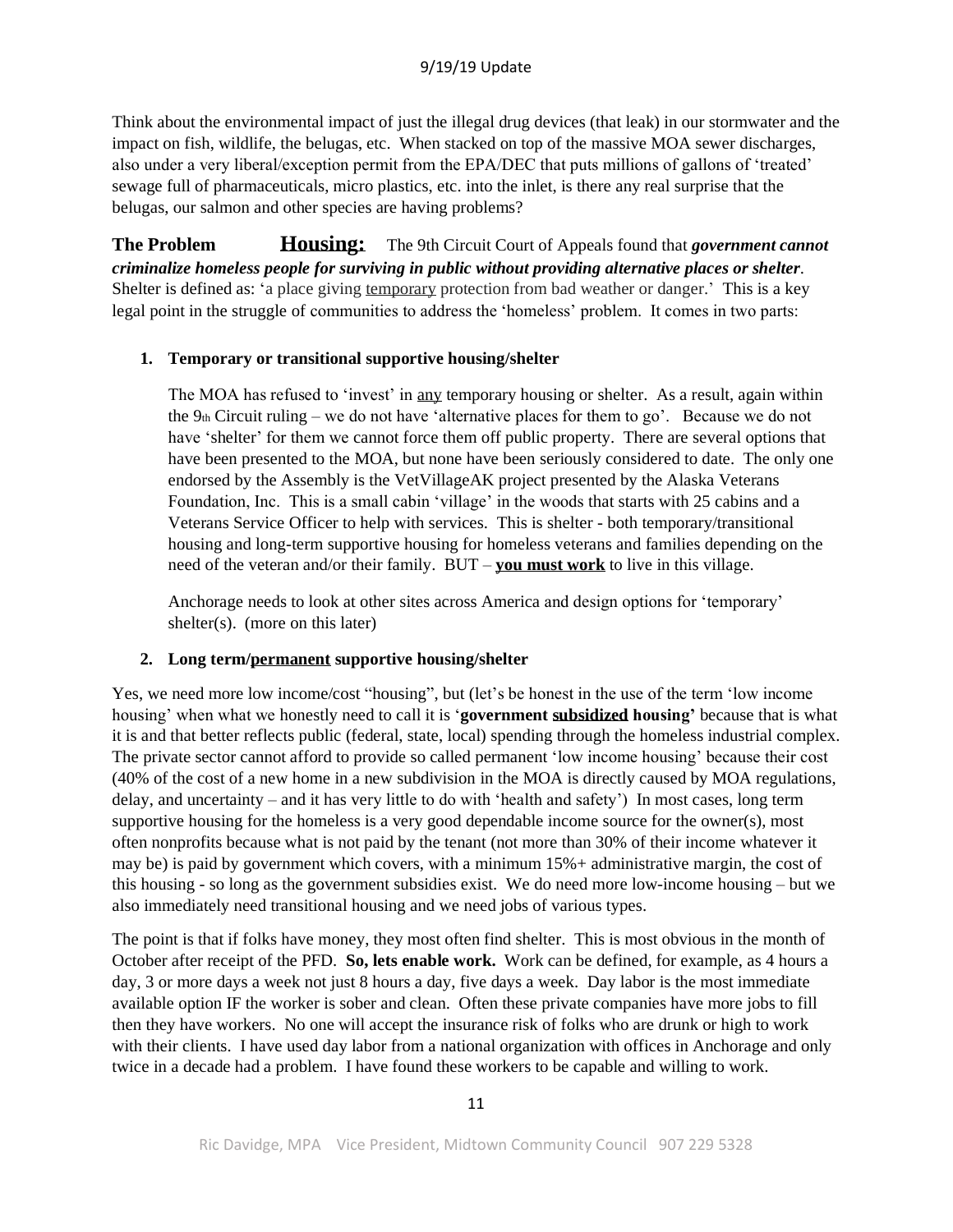In a recent interview with HUD Secretary Ben Carson, he pointed out that the biggest obstacle to their efforts in cities like San Francisco and L.A. is the overwhelming cost and restrictions of their municipal regulations. Most dealing with esthetics not health and safety. He referenced the National Homebuilders Association who tracts the cost of municipal regulations on new housing and reports that on average 25% to 30% of the cost of new homes – even those subsidized by HUD – is municipal regulation. And again, they are more about esthetics, space, and not health and safety.

As a result, several state legislatures are now taking back the general authority previously granted to municipal governments to regulate new construction and only allowing them to deal with the health and safety concerns. Then you have the struggle of agreeing on a legal definition of safe, safer, or safest. The point is that each level of 'safe' adds often significant additional cost. Given the regulatory cost impact in Anchorage (40%), this is something the MOA should quickly explore, seriously assess, and fix. Let's roll back some of the municipal regulations as they may specifically impact low income housing or shelter. And, this time let's not hire an expensive consultant from Denver. Let's reach out into the development (residential and commercial) community who have extradentary skills and experience (Anchorage Homebuilders Association is a good source) and put together a 90-day task force of municipal and private entities to 'work this problem' starting with low income housing, and seriously reduce this cost.

There are several local initiatives to provide low income housing if the MOA would allow them. Secretary Carson reported that San Francisco was building, at \$700,000 per living unit cost, new lowincome housing. He made it very clear that HUD will not participate in this kind of spending when there are many far lower proven cost options. There are lots of examples in other communities that have faced this challenge. Let's ask them.

## **We thus have:**

- 1. **Temporary or Transitional/shelter** (some 90 days, but others 24 months) in the Housing First model (warm & safe) '*we take them as they are not as we wish them to be'*. We get name, phone number, and background intel that will be of assistance later. We get them off the street out of the camps, but do we get them work? They pay 30% of their income, whatever that is, towards rent and the government (HUD) pays the rest, at least until the tenant doesn't pay their portion and then they are back on the street. Again, 'jobs' are so critical in 'fixing the root cause'.
- 2. **Small homes/cabins/shelter** The Alaska Veterans Foundation has designed and is in the process of providing 25 one room cabins in Anchorage for homeless veterans and their families, and yes, work is a requirement. In addition, the 'Bird Houses' built by Cook Inlet Housing years back is an enormous success. Go look at it just off the Strawberry turn-off from Minnesota going south. And there is Rose Hubbard's, Anchorage Communal Homeless Village Project off Tudor, is another. There are more. Why doesn't the MOA have a meeting and invite these ideas to the table for serious consideration. And, please invite the media so that the residents of Anchorage can learn about these options too. And yes, NIMBY is a problem, but we can work out of that.
- 3. **Tent City/shelter** (very low cost but warm, clean, and safe) Again we can collect data with the permit. The key here is that it MUST be well designed, must be well run, and you must require a dollar a day and a permit that can be revoked if there are violations of the rules. This is how St. Petersburg, FL got started, but now many there have built small cabins and a sense of community has been established. Good leadership, good planning, good management. (more later)
- 4. **Long term supportive housing/shelter** (far more expensive but it MUST integrate 'work/jobs' to really be successful in 'solving' their needs.) And why not fully integrate this housing into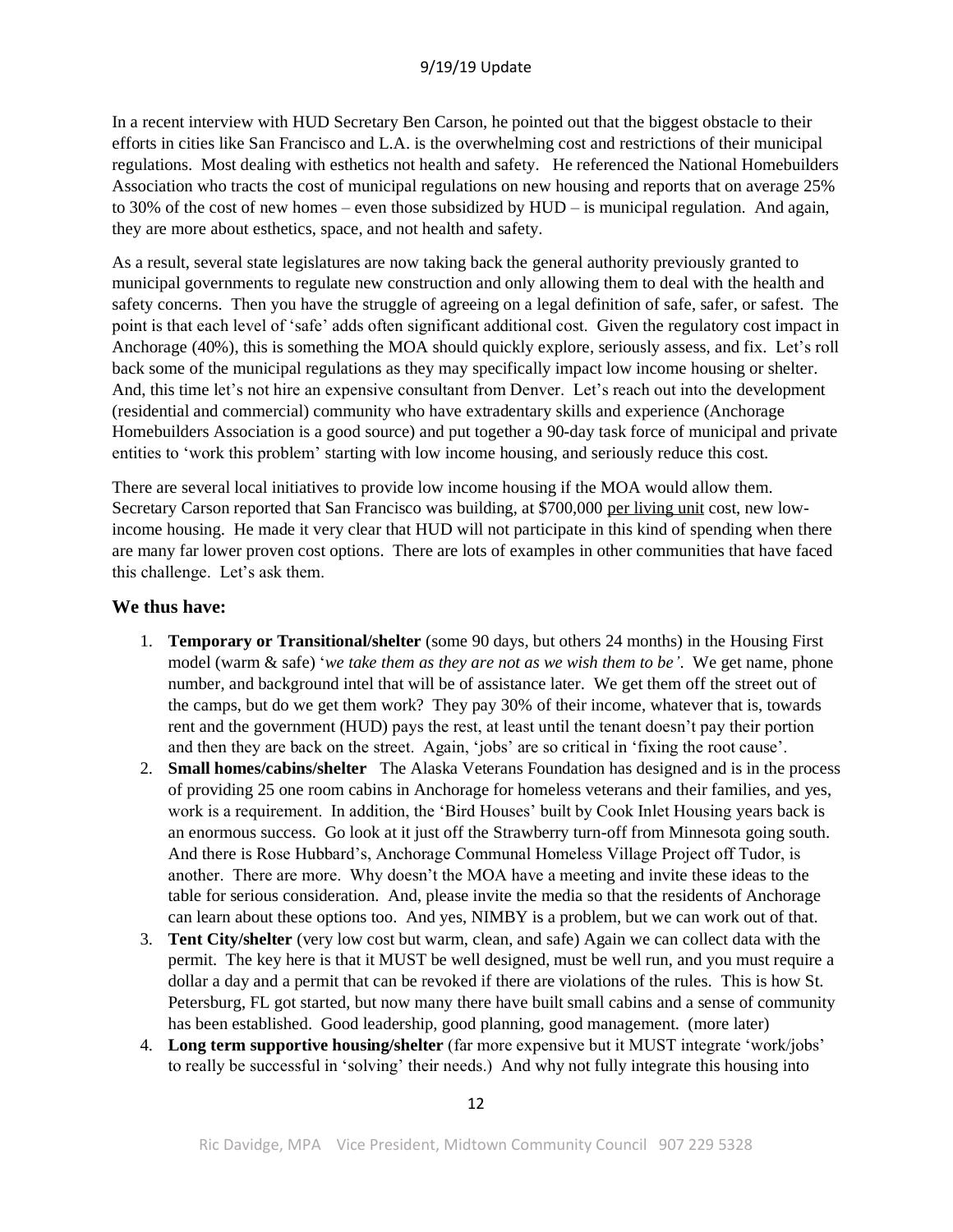new subdivisions? It doesn't have to look like low cost housing. There are lots of very successful models like this in other communities. Again, this is subsidized housing with the tenant paying up to 30% of their income and the federal government paying the rest. But there is high turnaround as some don't pay their portion because they stopped working and get evicted.

**The Problem:** Funding At a recent meeting on the new MOA ten-year plan to end homelessness in Anchorage the common theme or complaint was that the city needed 'larger bags of money' – yes from the state of course. It is very clear from what we have already learned that throwing more money at symptoms is not the solution. We must address root causes. Its far more successful and less costly over time per capita.

One of the innovations by the Mayor of St. Petersburg, FL to help enable donations not only from residents but also from visitors, was the conversion of old parking meters into bright yellow 'donation' meters to help the city deal with their homeless problem. These were placed strategically in places that were often used for panhandling as well as other locations to entice visitors to give. This simple innovative idea generates thousands of dollars a year for a specific purpose and helps those who want to give a dollar or a quarter toward this end, to do so within the law. You can also add a credit card mechanism into the meters to allow larger donations.

Today, we don't have enough MOA funds (or assist from Juneau or Wash DC) to provide an agreed need for a (150) Adult Day Care facility (no job options yet that we can find). A building has been found in midtown that may be acceptable in that location. Day care shelter would help reduce the number of homeless on the streets (NYC example) and provide an opportunity to get to know each person in more depth to help determine next steps, their needs, and general intervention, etc. Importantly, it would also offer the MOA an opportunity to try and line them up for work (not just government work) at some level and enable income so that they can afford at least a hostel (\$25 a night) which appears to be the choice of many panhandlers.

**Solution: State Alcohol Tax** - spending needs realignment (this is not to have the state 'dedicate funds' it is to 'designate' or 'transfer' funds, at least that's what the courts have said is allowable)

- Alaska collects \$48M a year ANC consumes about \$300,000,000 in alcohol a year. How much of the \$48M comes from the MOA area? I have asked this question, but still no answer. Why can a portion not be 'transferred' to the MOA via a negotiated MOA (Memorandum of Agreement) structure for very specific purposes – like a day care site - other than just counseling which doesn't seem to be showing very good results.
- Now: 50% of this \$48M goes to the state general fund and is used for whatever the legislature and governor decides. 50% goes to alcohol counseling/grants (not effective based on reports) and according to a legislative research report of the 50% spent on alcohol counseling only about half of those assigned this counseling finish the program and those that do are generally incarcerated, so it's a way to get out of their cell for a couple of hours.
- *We need externally audited results every year attached to any budget request for any of this money.* You want this money, show us your results - every year. (Years 3 and 5 are critical thresholds in recovery that AA measures to assess sustained results) AA does an international survey on results. Most government agencies do nothing in this regard. That's one of the reasons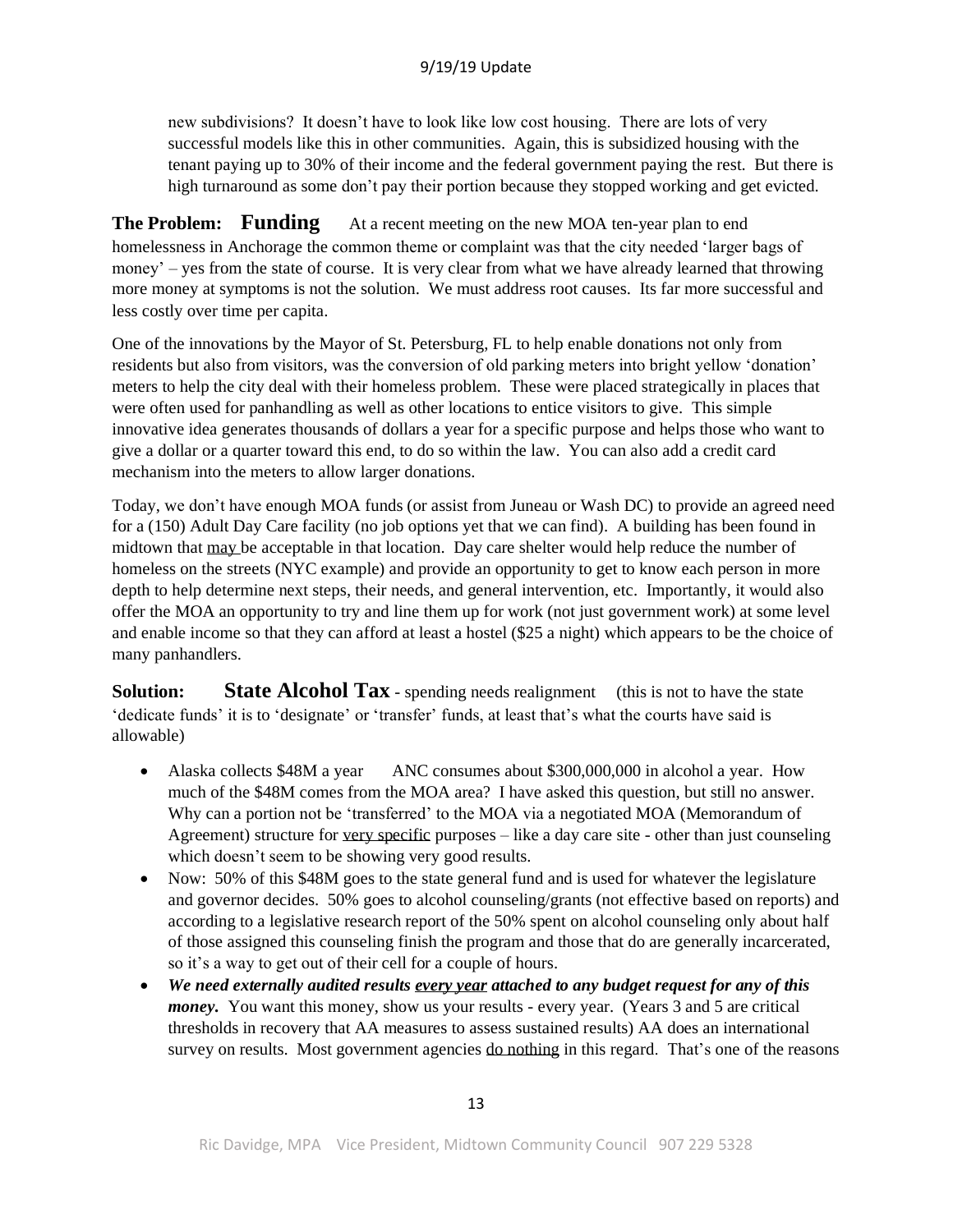why this spending is not being successful. We are not monitoring or reporting results so that we can adjust our spending to achieve better results.

• DRAFT legislation for House/Senate bipartisan bill to change the transfer/allocation to each municipality in the amount of the funds collected from that jurisdiction, for their use w/specific requirements (a negotiated MOA). We have requested a group to organize and craft this bill for the next regular session. It is now underway.

**Suggestions: Adult Day Care/Shelter** We immediately need a full-service shelter to house, treat, and rehabilitate those who will not or cannot do so themselves. This could be an open facility or a lock down facility responsive to citations that are not paid and/or multiple citations/arrests for the lower range of crimes that fit this purpose. The purpose/function is intervention thus enabling rehabilitation and building enough skills that will enable employment. Placement could be based on violations of law or volunteer commitment (free choice) for a specific time. Based on very successful programs in other states/cities, this also needs a relationship with ongoing medical treatment and counseling services after release. Once sober or clean, if they go back out into the community, they need ongoing support much like a weekly visit with a counselor like a 'parole' officer concept. This is an open discussion now underway in the MOA and nationally.

- **Solution: The Palmer Prison/shelter** (now empty but costing the state for maintenance and security)*[This was a suggestion from Nick Begich of Eagle River]*
	- Capable of housing **800** persons with adequate space and facilities to rehab violators and volunteer commitments. They are off the street, out of the camps, and in rehab.
	- We must include 'jobs' as a critical component of this rehab initiative so they will have an income to provide for their housing. This could include jobs within the facility that would enable a savings account toward their release. Keep in mind that like most of America, there are more jobs in need then workers willing or able.
	- We should also always offer 'a ticket home' for those who want to go home. This can be repaid out of their next PFD if it requires state/municipal spending.

**Transitional Housing/shelter** Although the Mayor's office continues to say they are not interested in investing any funds into transitional housing (they mean structures) the VA for example considers this type of housing – up to 24 months -basic to the **immediate** effort to get people off the street and into a warm and safe environment (Housing First) that then enables them to make 'better choices' and helps get them a job. The VetVillageAK project of the Alaska Veterans Foundation will provide both transitional housing and long-term supportive housing. The housing is based on the need and ability of the tenant. They are all small cabins. Also, the Anchorage Communal Homeless Project is one of many examples that should be considered by the MOA – soonest. Again, getting the homeless to shelter, allows the MOA to get them off the street and out of the woods. They can start feeling warm and safe, a sense of community which is critical, and then begin the climb towards recovery with a job and the ability to survive in Anchorage – or go home.

**Historic Anchorage Tent City/shelter** The notion of a 'tent city' has been suggested to the MOA for decades – but pushed away as not worth the cost or time. "We are only interested in long term supportive housing" is the answer you get from the MOA. [look closely now for the homeless industrial complex] We suggest they don't understand or appreciate the need nor the opportunities this tent city provides in 'beginning' to end homelessness in Anchorage. Again, it allows you to get them off the street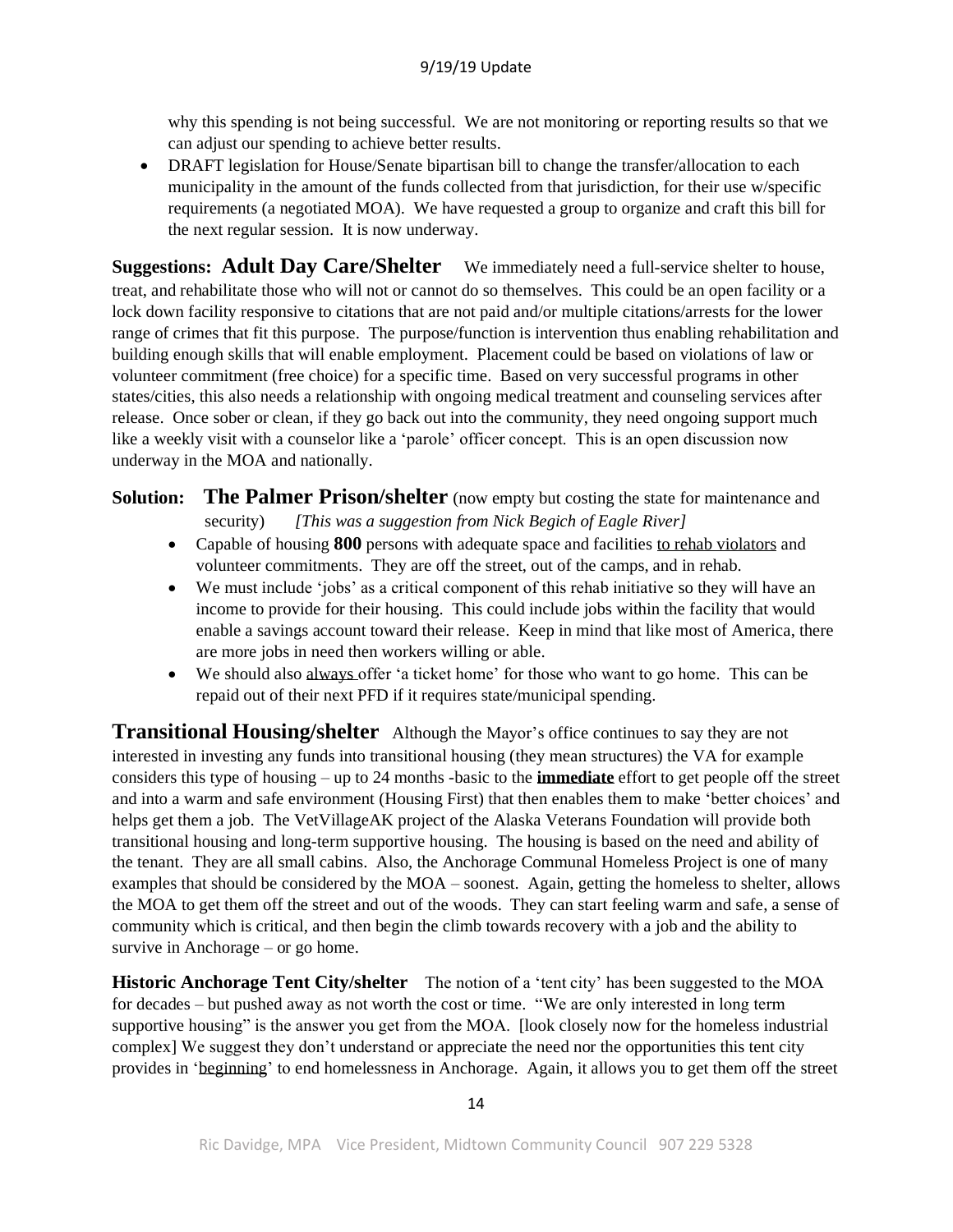or out of the woods. Or you can do as the MOA is now doing and leave them on the street or in the camps and remain unable, legally, to do anything because you have NOT provided any other 'shelter' options. A tent city or small cabins allows the type of intervention that can identify root causes and start solving them. As APD said in our meeting, 'If there is no place/shelter for them, what can we do?' A well designed and managed 'historic looking' Tent City provides such a place between living on a street, in a camp, or expensive long term/permanent subsidized supportive housing.

1. First, the MOA Assembly and key MOA staff need to go to other cities who have done this and learn. Assemblyman Weddleton has, and it changed his understanding of this idea. He visited a site that started 19 years ago in Portland, and it is doing very well. There are many others like the newer one in St. Petersburg, FL. There are others that didn't do so well, visit and learn what works and what doesn't. It's not the idea that fails, it's the failure of management.

KEY: The one we suggest should be a planned, well organized, professionally managed, and a constructed replica of the original 'Anchorage Tent City (1915)' using white canvas for the tents, board walks, toilets (not portables) showers, laundry, etc. Main office to issue week long permits and collect \$1 per day. If the person does not have the \$1 per day, a work agreement can be entered with that person to 'work' in the tent city to offset this bill. Some of these 'villages' require 10 hours of work per resident per week to help 'build' a sense of community. This does not have to be a municipal facility. It in fact should be a shared (state, local, private) development taking advantage of the various nonprofits who get government funds to help end homelessness and even many businesses in Anchorage who wish to contribute. The original concept was developed and presented to the Assembly by the alcohol beverage distributors who were willing, at that time, to help underwrite it. But alas, they were turned down. Think of what a difference these possibly 100 tents could offer today.

- 2. The location needs to be in town, so the tent residents have access to friends and services and importantly JOBS. This also provides the opportunity to gather information on each person for further assistance if asked for or necessary. This should be a **starting point**, not the only option.
- 3. The location also should be within the older section of town, even close to the original Tent City where Anchorage was first formed. This then sets up a response to visitors, 'it is a recreation of our original tent city that we now use to help the homeless'.
	- a. It is often suggested that the old Native Hospital site on  $3<sub>rd</sub>$  and Ingra be a tent camp, because it is close to the Brother Francis Shelter, Beans Café, and the Soap Kitchen. It is also already owned by the MOA, Land Trust.

Problem: The city has already sent hundreds of people into this area which is and has for some time been a mess. There is some planning underway with the move out of the auction yards, but it is not appropriate for all the homeless to be 'put' into one corner of one district. People live and work in this area and their property values continue to be harmed by putting more homeless in this area. The consolidation of homeless persons is not a good idea. Smaller well-designed camps offer much better management, targeted services like jobs, and responsive law enforcement. Our neighbors in this area who own property or work there think it only fair that other neighborhoods take on some of this burden.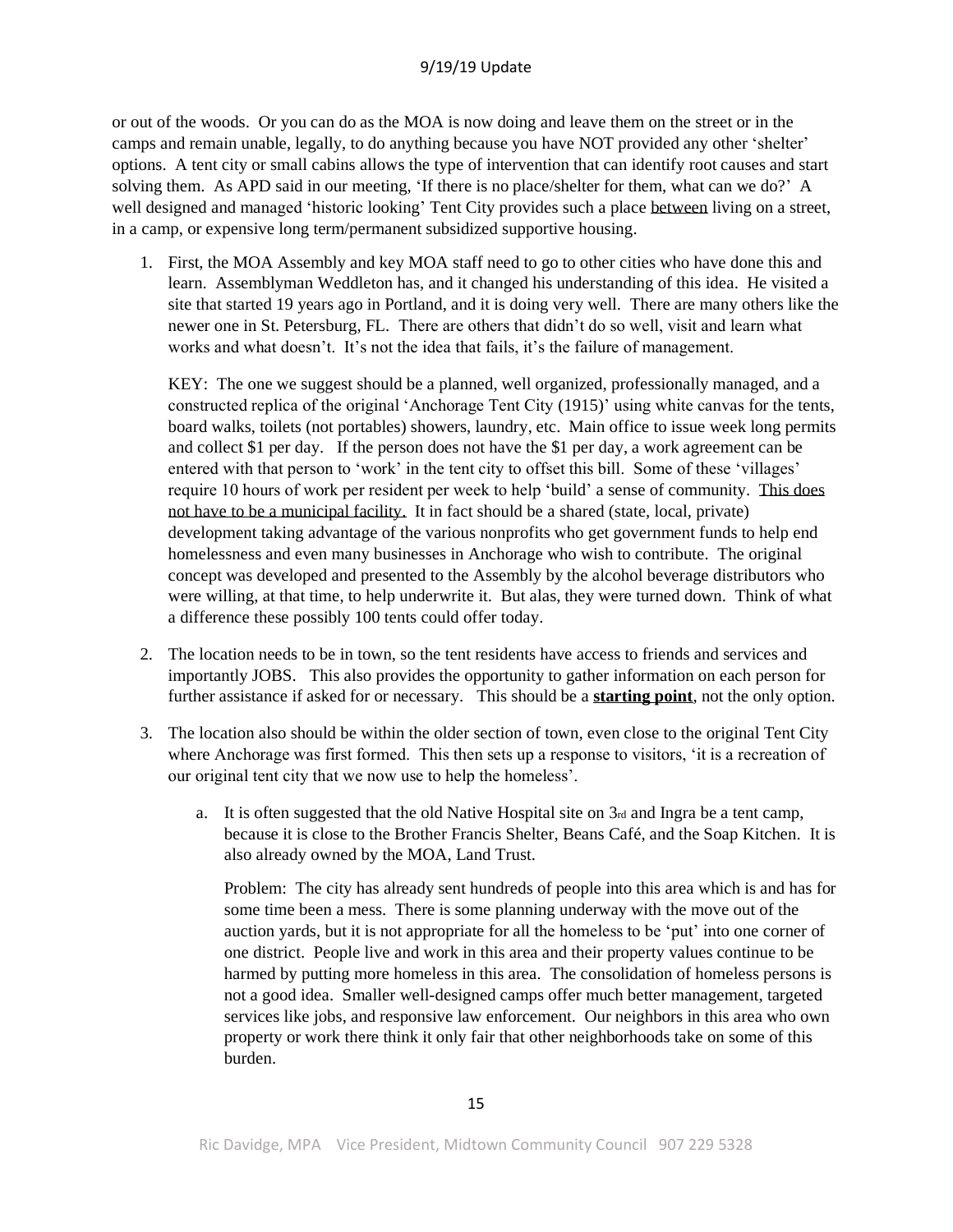- 4. The availability of the Tent City provides an option when APD or others are dealing with a homeless person and there is not available shelter – temporary or long-term. This is a key issue when citing a homeless person who is in trespass in the MOA ROW or in muni parks or woods for example. 'Where else can they go' is the question asked by the courts. When you provide a very low-cost week-long location that is warm and safe you are providing a temporary shelter option – but you get them off the street and into a warm safe community. If they choose not to accept this option, then you may have a legal action you can take, and they need to understand this.
- 5. Those who choose to live in the wild. We know Alaskans like this and have worked with men (no women yet) who are so far, all combat veterans who live in the wild of Alaska, as their home of choice. They come to Anchorage in the spring to make money over the summer to underwrite their cash needs the rest of the year. They don't want to stay in expensive hotels because that defeats their effort to save their income. They almost always have a dog or two. And besides, they will tell you, there are too damn many of 'those tourists' there. The Tent City may offer them an option – and they may be excellent 'workers' for the City allowing them to stay at no cost but to contribute to the value of this community and save their money.

When recently asked during an Assembly Committee meeting on Homelessness, the representative from the mayor's office said, and I paraphrase: 'Alaska's winters make a tent city complicated if not untenable. *[comment: so just leave them out on the street or in the camps?]* 'There are liabilities that must be taken care of with training and other measures,' she said. 'There are rules about sanitation and safety.' 'The cost of putting one together is "almost what it would take to do a 50-unit apartment building", she said. "There is a lot that goes into structuring something that you can say is safe." [*comment: so just leave them out on the street or in the camps?]*

St Petersburg, FL did it in six months with little public funds, and it is working very well.

The tent shelter camps suggested in this report will cost money, but nothing close to what the MOA/ state/ and HUD have spent on 'long term supportive housing'. For example: The recent conversion of the John Thomas Building, which used to house various nonprofits and was owned by the MOA for some time, was instructive. Or consider the cost of redoing Karluk Manor specifically for chronic inebriants. Where are these 'audited' numbers? What was the cost per resident?

No, a tent city built to appear like the original Anchorage Tent City will not cost that much per tent (put out a challenge to anyone who wants to try, to present designs, costs, etc.), it will be a very small fraction of that, but we get them off the street and out of the camps in, yes 'temporary shelter' but that is at least a start in helping homeless persons take the first steps to getting back into functional civil society.

**Long Term Supportive Housing/shelter** Work must be a requirement, or you are not 'solving' the problem - you are enabling continued disfunction and dependency within the often perverse culture of the homeless community. Work can be defined as 4 hours a day 5 days a week for example. It doesn't have to be 9-5. They must pay up to 30% of their income toward the cost of their housing when they are working. If someone refuses to work, they are put into temporary housing and receive counseling on how to find, qualify for, and keep a job in Anchorage. There are those who say you can't require work for 'disabled' people. Look at the programs in Anchorage and nationally that train disabled kids and adults for jobs. Work is a general term that can be adjusted to 'accommodate' (ADA) disabilities, but it gives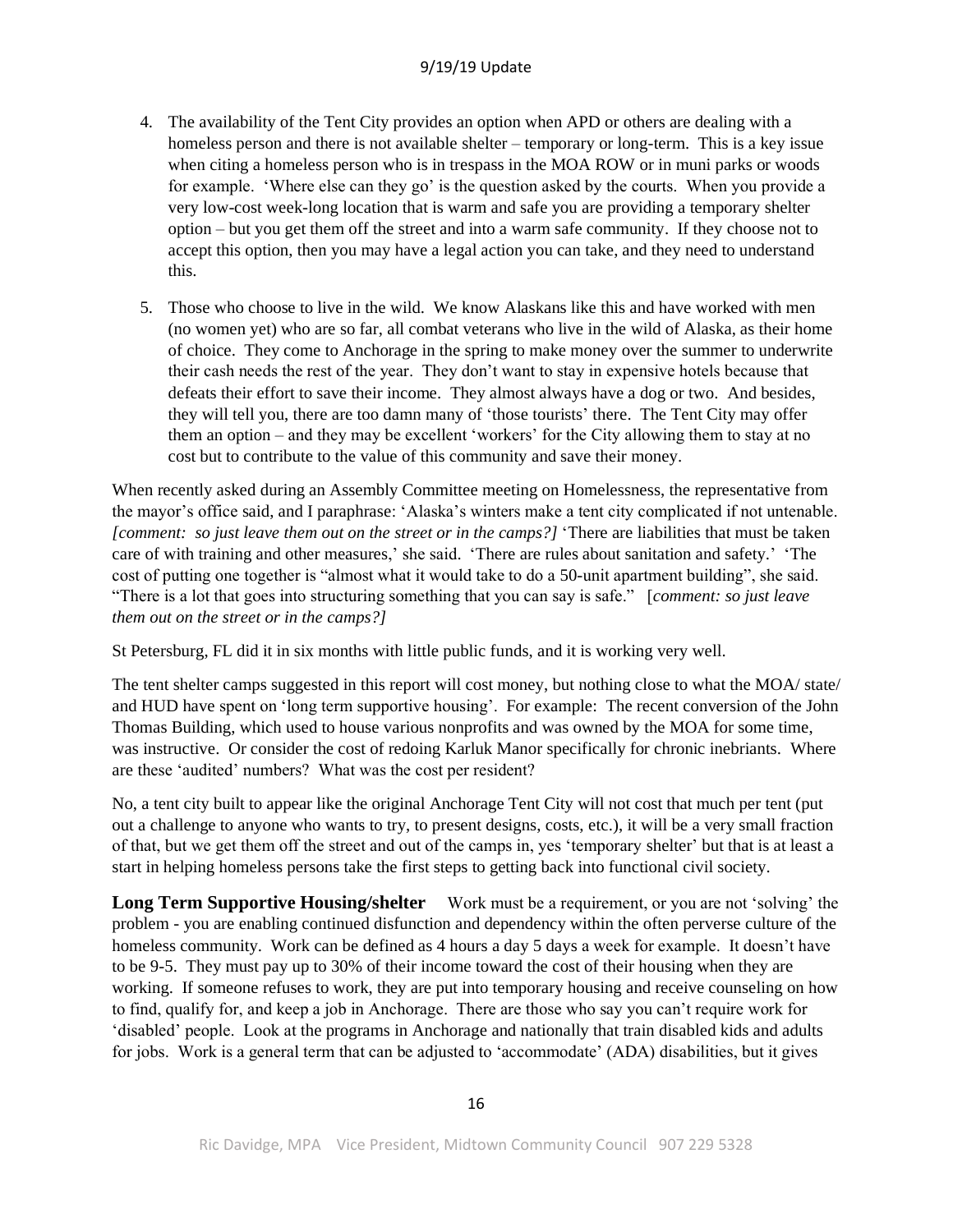them a sense of purpose, value, independence, and hope they do not generally find otherwise. Work is critical to real long-term functional recovery.

**The Problem: Mental Health Disabilities** The legal framework of our mental health treatment construct is a mess. Most of the foundation of these laws were crafted based on an understanding of the brain developed in the 1950's that we would now consider primitive. When you add to this the complex mix of case law (https://mentalillnesspolicy.org/legal/mental-illness-supremecourt.html) both in actions and in definitions – we are in trouble. We cannot fix these problems – unless:

**Solution:** I, along with many others, have called for a national/state/local government organized initiative to fix this mess. No, I'm not talking about some conference back east. I'm talking about a Special Task Force initiated by the federal government (WH and HUD) in cooperation with states to reconstruct our mental health laws with the integrated critical assistance of 'experts' on the problems, the solutions, and the significant changes we need to make in law. You need people who understand the brain, the medications that work, and the law. Lawyers who specialize in mental health law know what the problems are. The task force should list them and offer options for new laws. And, no, we don't need politicos – just recognized experts in mental health and the law from key states and communities to be challenged, directed, and motivated to solve the construct of our laws in this area.

One of the best examples of these problems is the redefinition of 'immediate threat to self and others' and how that twists the use or not of medications. The definition of 'immediate' is the problem. That means 'now' not in 10 minutes or later in the day or tonight. So, the legal application of this definition is the biggest pebble in the shoe that must be adjusted. We can do this, we just need to try.

We now have the proven ability to help adjust chemical imbalances in the brain that change behaviors. This is transformative, and we know that most of those with mental health needs who are homeless can be 'treated' if allowed - if required. But rather than just consider the 'rights' of the mentally ill, can we not at least consider the rights of the people who must interact/live with them too? This must be a balance if we are going to make any real progress helping those with mental disabilities who are on the street which is the last place for them to be safe. Most often these citizens are the easiest victims of crime. Many are not 'dangerous' just in need of treatment which may include medications that brings them back to functional reality.

This is a difficult problem and we can expect more advances in medicine and treatment that may again require legal adjustment. But there are very good recommendations from the US Supreme Court and many others over decades past that no one is paying attention to.

I recommend we, this Community Council, take the initiative and formally call on our mayor, our Assembly, and Alaska's governor to request the President call for the formation of this national task force to move this mess into a workable responsible solution. This single action will save hundreds of lives, souls, save huge amounts of public funds, and the sanity of those who live with persons with mental disabilities. This is not another function for social elites, but a short-term working group very willing and knowledgeable to apply their professional skills to craft new legal options. Again, this would be hugely transformative not just in the homeless struggle, but for humanity.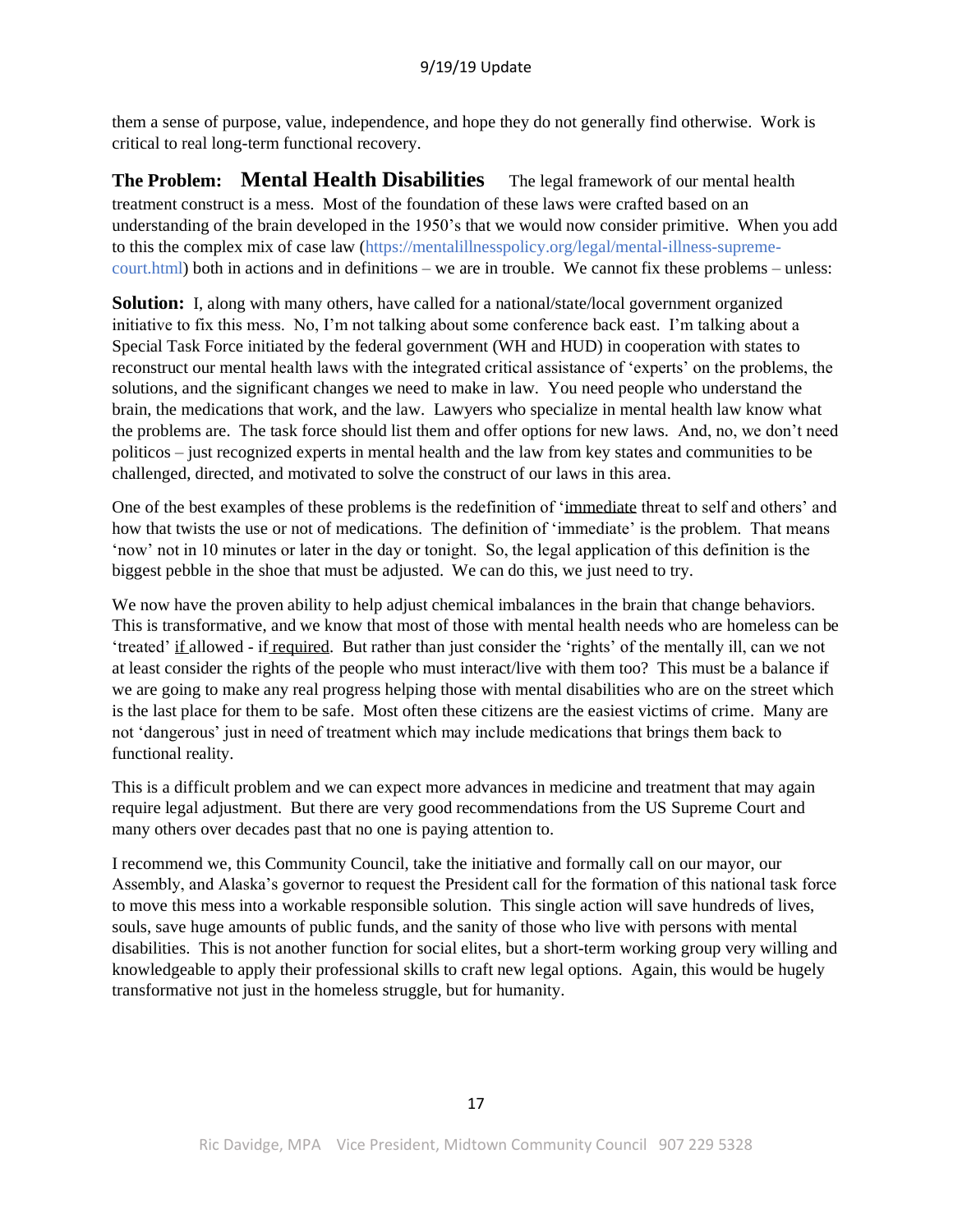**The other Problem**: **Mental Health Disabilities** Alaska has long had difficulty recruiting and then keeping mental health professionals. Why? They can make a lot more money in less challenging (cold/dark) locations in other markets. Many are not interested in hunting or fishing or skiing or doing other Alaskan stuff.

**Solution:** The Alaska Congressional Delegation needs to focus on this problem and do whatever they can to get the U.S. Public Health Service to recruit, educate, and place mental health professionals in Alaska with a minimum 5-year contract. The Public Health Service has done this in other areas of medicine in Alaska for decades and it works. We have several doctors in Anchorage who came here that way, and they stayed because it wasn't about the money, it was about the lifestyle (hunting, fishing, skiing). Alaska's governor should request this assistance. Alaska is not the only state with this problem. It is a growing national problem predicted in 'Future Jobs' an extraordinary forward-looking book that will change the way you think about not just our future but that of the world. But we have a good team in Wash DC who can 'work' this in the subcommittees to ensure we get at least one new mental health professional a year until we don't need any more.

Another strategy would be for the state, via the University of Alaska, to join with campuses in smaller parts of America that educate/train mental health professionals and then helps underwrite their cost with a contract that requires they must work in Alaska for X number of years based on their underwrite. This is not a unique idea.

**The Problem: Cultural Disabilities** We have a growing number of Alaskans who come to visit 'the big city' often using their PFD on a one-way flight, most coming in October. They know Anchorage from watching TV but that's all. They initially stay in low cost hotels or with friends until they run out of money. Their expectation is that Anchorage will be a great place to visit and live especially since there is no longer any economic purpose in their home community. The problem is they have no job or even the personal skills to enable their survival in a western 9-5 work construct. **This is NOT their fault**. **This is NOT about race. They are not 'bad people'**. It is the result of where they were born and what they didn't learn because their area was not a western  $9 - 5$  work culture, but most likely a lifelong federal welfare and subsistence communal culture. They are not lazy, they just learned a different set of work skills and different life skills, especially the western notion of time, that now do not work well for them in the big city.

**Solution:** Revamp the old Department of Labor Program that provided training in the schools starting at about 14 years of age. How to survive in a western 9-5 work culture. There is no pressure to move out of their remote community, but to learn the skills they will need IF they chose to move from their remote village to the big city. Please understand that many remote communities no longer have an economic purpose and haven't since most of the commercial fishing 'limited entry permit' holders discovered that their permit was worth over \$250,000. We have a way to fix this as well, but that is a separate paper. There really are no 'jobs' available to them where they grew up. As my old friend Willie Hensley said to me decades ago, the two most damaging things to the traditional Alaska Native culture were: 1. Lifelong **federal** welfare that injected a dependable cash flow into their lives and their future, and 2. TV. Most Alaskans do not know that live TV was not in the villages until the mid-1970s when satellite TV was beamed down to Alaska. This initiative to teach young people the skills necessary to survive in a western 9-5 work culture, must include the 'craft trades' most of whom are in desperate need of skilled workers in Alaska and across America. I am confident the craft unions will join this initiative. With the reinjection of craft skills in our schools, we should find remote Alaskans more capable of fitting in with the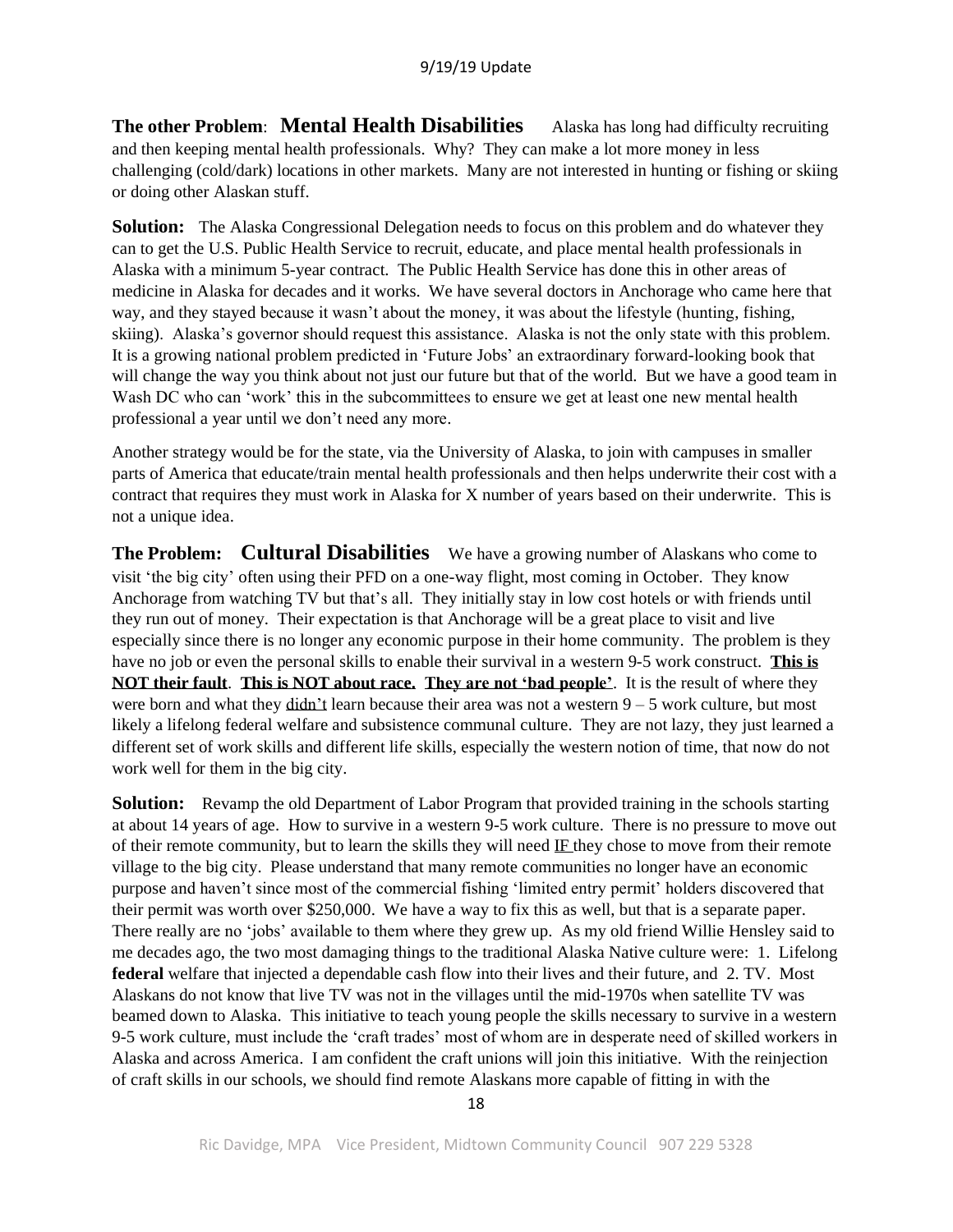qualifications to survive if they come to Anchorage. If they don't come to Anchorage, their skills will not be wasted if our state does what it must do in recreating economies in the bush.

I received a note from an old associate who lives in the bush that one of the reasons the state stopped providing these job and life skill training was an objection from local school boards who only wanted the local culture taught. Subsistence and 'Native' culture. I have also been told that some of the elders in some villages complained that too many of their young were leaving to get work in the big cities. The political decision was thus to cancel the program. Now we have one of this highest per capita number of suicides, drug overdoses, and alcohol/drug problems in America - across remote Alaska. And I thought it was 'for the children'. Obviously, we need to have some discussion between cultures about a strategy, but we need to do something to help those young Alaskans who want to leave remote villages and find a different life.

Think about the young man who came to Anchorage from the Yukon-Koyukuk area and got into trouble in Anchorage ending up in jail. He's back home now, but with craft skills he learned in prison that now allows him to support his family and be a contributing member of his community. Does a child at 18 not have the inalienable human right, protected by our constitution, to 'pursue happiness'?

**The Problem: Human Waste** The growing illegal deposit of human waste and other contaminates continues, and as mentioned, are measurably polluting our waterways throughout Anchorage. This is also causing significant and costly problems for building owners, managers, cleanup crews, employees, etc. In fact, many 'janitors' now refuse to deal with this, and the owners are having to contract expensive 'specialty crews' with specific training and equipment. Often the waste is left at a front door of a business or under an overhang. We also have people urinating through the crack in the locked front doors of businesses. Both require immediate and distasteful attention at the start of every business day.

Although we have heard about this problem for some time and the problem is generic to the so called 'homeless' problem, there just doesn't seem to be a solution. When asked about this the representative of APD assigned to the 'homeless' problem(s) said, "Where else are they going to poop?" What used to be generally accepted as public toilets at gas stations for example, are now closed, locked for obvious reasons, and no longer available unless you purchase something in the store. These spaces are often illegally trespassed, used for overnight stays by the homeless who sneak into a building and hide in the stalls or under staircases until the building is empty. Portable toilets have been tried in many areas in the MOA via the municipal park and recreation office, but again the vandal damage to them causes the vendors to not to participate. The vendor's cost goes up, but the MOA needs to keep the cost down.

**Solution:** This is not a problem limited to Anchorage. It is an old and international problem. Let's look at what other cities have done, but not just in the USA, let's also look at Europe, for ideas that are successful and try to apply, at least as a pilot project, an initiative that may reduce this problem – and this health risk. Many cities provide public toilets along sidewalks or ROWs that are owned and operated by a municipal authority. All the utilities needed for these small buildings are already under the ground. We recommend that this option be explored and tried with a good measure/results report every quarter. So, we not only need to provide 'shelter' we need to provide a place to 'poop'.

**The Problem: Stuck in Anchorage** Folks are sometimes stuck in Anchorage without the funds to return home wherever that is. During the initial interface (intervention) with a homeless person,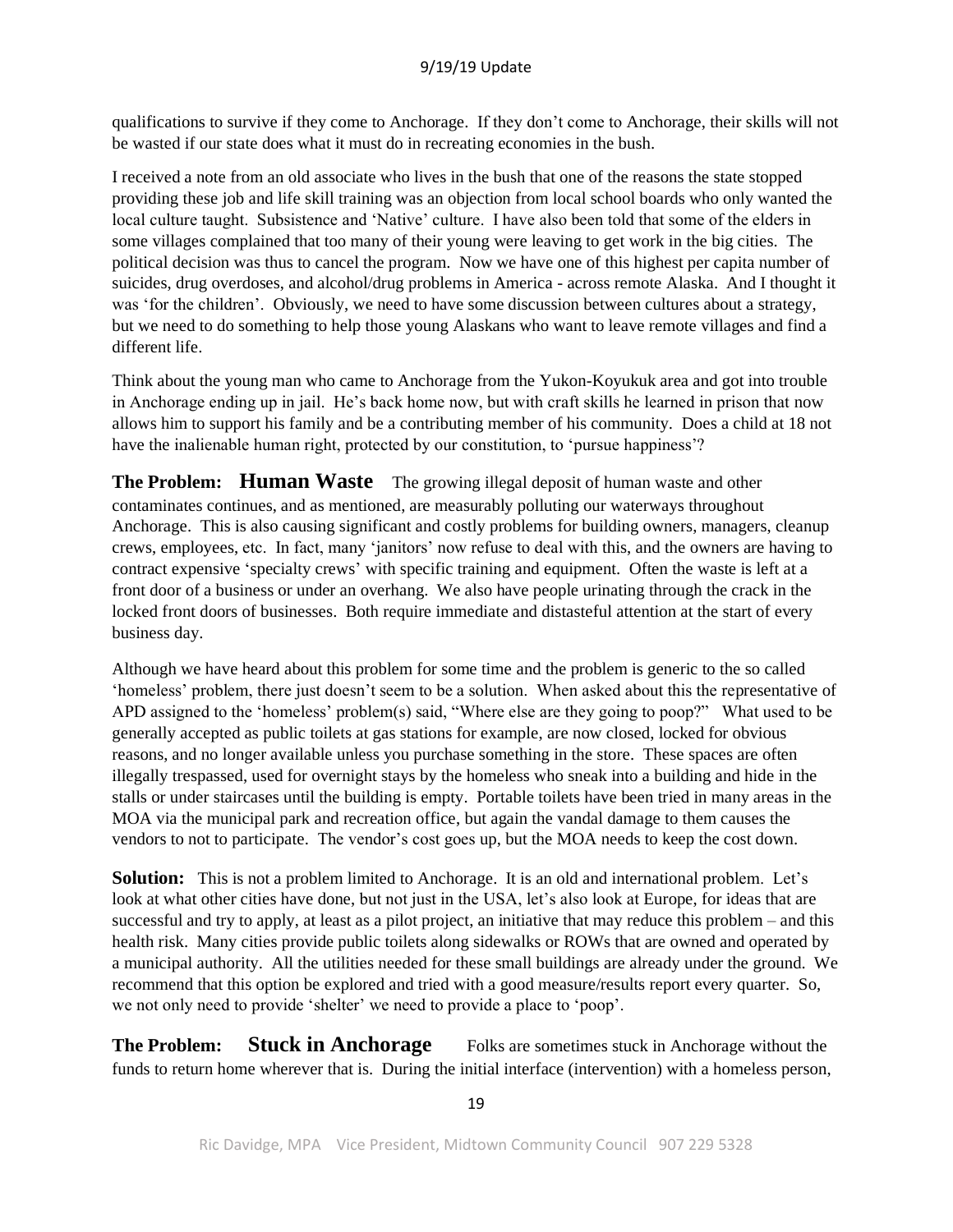it works well to find out where they are from and then ask: Why'd you come to Anchorage? How did you get here? Now, listen to what they have to say and then, at the right moment ask, "Would you like to go home?"

**Solution:** "Would you like to go home?" Just asking this often triggers the notion that this is a viable solution to their problems. To go home. Why not enable this choice when we otherwise enable so many other vastly more expensive options? The MOA or a group of nonprofits should negotiate a ticket package every year with the airlines to help provide low cost one-way tickets home. I'll wager that if you offered some very positive media for their support, the price per ticket will go down. First you need to call 'home' and find out if they are welcome or there is some reason not. The homeless person is personally transported to the airport, given a ticket with their name on it, clears security (you observe) and is on their way. You don't want to allow the ticket to be sold. If they come back to Anchorage, they are no longer eligible for another free ticket home. Also, consider doing some public service ads on radio and TV so when/if they get their PFD and get stuck in Anchorage, they know where they can get a ticket home with some of that money. Remember the cost of these tickets can be attached as a reimbursement from their next PFD. *This remains the most cost-effective responsible workable tool to shrink the Anchorage homeless population.*

## **In Sum:**

The MOA has enormous control over what you can do with your private land but can't require someone to get a permit to camp on municipal property – not even in our parks. You can't stand on the corner and ask for a ride, but you can stand there and ask for money. Such is the legal complexity of this problem and one that must get substantive, deep attention by all who have a creative mind and an understanding of the need for common sense and balance in the law and in public management.

We have been told and lectured to that the problem is a lack of housing. And that the lack of housing is due to the failure of the state to provide more money. But the MOA has refused to consider any proposals for temporary transitional shelter other than VetVillageAK. If we want to get the homeless off the street, we must have shelter (9th Circuit Court) in which they can be safe and warm, or they must be allowed to sleep on the sidewalks or in the woods until. This is not just an Anchorage problem, it is a state and national problem. But some communities have solved it and done so quickly. Options have been presented but are not being considered by the MOA in deference to 'long term supportive housing' and we suspect the homeless industrial complex. We need immediate shelter not expensive subsidized apartments and we need jobs.

Yes, we need more low income, unfortunately government subsidized, housing. But part of the problem is MOA ordinances, policies, and discretion on new housing that greatly (40%) impacts costs, time delays, and frustration. Additionally, we must stop pushing all new low-income housing into one district. Low income housing must be fully integrated into our community. Any development of residential housing of ten or more units should be challenged to integrate this housing. You won't even know they are 'different' because if done properly (very good examples in other cities) they fit into the design of the residential development and are not esthetically apparent as subsidized housing. This includes what look like large single-family homes that are in fact fourplexes. The success of this idea is very available in communities that have done this for decades. Living and working in a nice middle-class neighborhood gives the low-income resident **hope** and they intuitively desire a better life. It places them in a community that lifts them up out of poverty. Helps them plan again for a better future for themselves and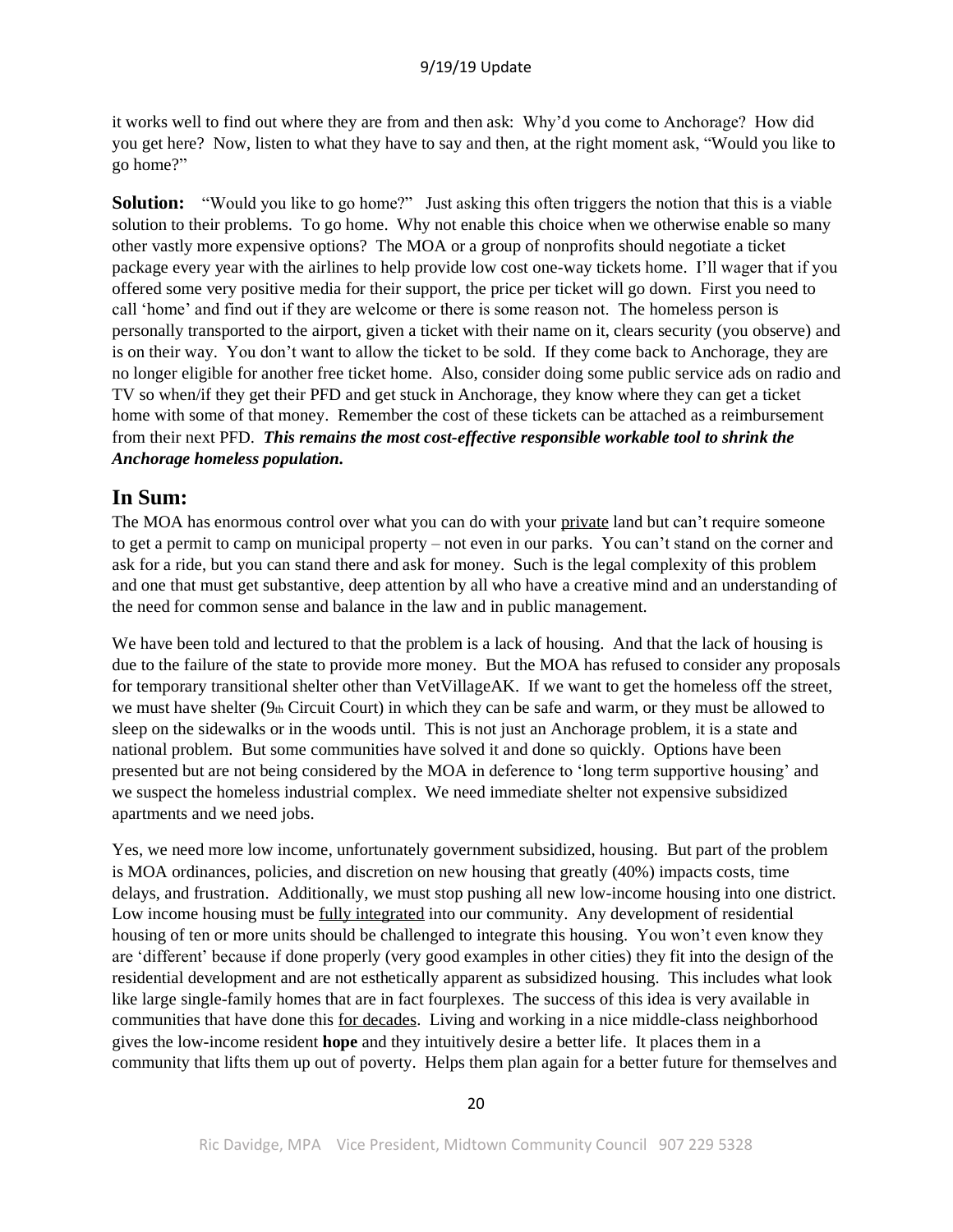their families. To again be proud of who they are and what their future can be. It offers hope. But the problem is **not** the lack of housing.

In addition, go visit the Strawberry Village on Strawberry Road just off Minnesota going south. Built by Cook Inlet Housing Authority it has been hugely successful in results and low in cost. We should enable the development of more of these small 'villages' with AHBA competition for structural and site designs. No, not expensive homes, but small/tiny but livable ranch and two-story homes that can be rented and then even sold to the renter and fit the need and the cost realities of this solution – lower cost shelter.

The problem is the **homeless industrial complex**. The economic incentives are not working for the community, but they are working for this few. I've mentioned this and continue to find this one of the biggest obstacles in the current construct because the costs (although often camouflaged) are huge per resident, and the results clearly appear limited. Remember, if the government subsidies end, what happens to these projects?

The number of nonprofits in Anchorage is the highest per capita in America – why? This will require strong deep courageous thinking from outside of the box, but it is essential if we are to more efficiently use the funds we can, maybe collectively, gather. We must solve at least this part, temporary shelter vs long-term shelter, of the housing problem. Again, check the Net, there are dozens of reports on this problem that warrant serious consideration if not even some investigation. You will be shocked. Google "the homeless industrial complex" or "the homeless business". *Best is a very detailed paper by Edward Ring, July 2019 America's Homeless Industrial Complex*

The problem is **the total failure of our federal and state laws** that address **mental health** thresholds and how they can be treated. We know so much more now about the brain and how to help it then we did in the when most of these laws were written or twisted by the courts. The inability to require treatment results is terrible human tragedy, but the failure of our courts to apply reason and wisdom continues. We also desperately need more mental health professionals in Anchorage. You have some suggestions.

The problem is **drug and alcohol abuse and addiction** and the total failure of state and federal initiatives to deal with it. Remember, the abuse of drugs and alcohol is more often about self-medicating to mute some sort of pain which is most often the root cause. Find the bases of the pain, and you just may start solving the problem. We have done this for a long time with combat veterans and PTS. Remember that once addicted, brain cells are changed and rarely fully recover. The problem is the absolute failure of state and federal programs who claim to be trying to honestly measure results but create straw men or redefine words. AA measures their results internationally every couple of years. Their reports are very telling especially their notion of recovery thresholds at years 3 and 5. State funded alcohol counseling uses half of the \$48M a year the state 'takes' from alcohol consumers (the clear majority of whom do not abuse it), applies 50% to counseling with no real cost-effective measured success. Yes, there are a few. But these 'results' reports are critical to understanding and adjusting effectiveness, raising public confidence in this spending of a tax taken from citizens who are not the cause of the problem. We know that almost half of those required to take alcohol counseling never finish it, and those that do finish it are almost all incarcerated at the time. But how are they doing year 3 and 5?

The problem is **cultural disability** that has nothing to do with race only where you were born and the skills you didn't learn. This we can fix quickly. The problem is the failure of our K-12 system to teach the skills, including the crafts, essential to survive in a western 9-5 work construct. The problem is the failure of the state to recraft a vibrant base economic purpose for remote communities who have lost them